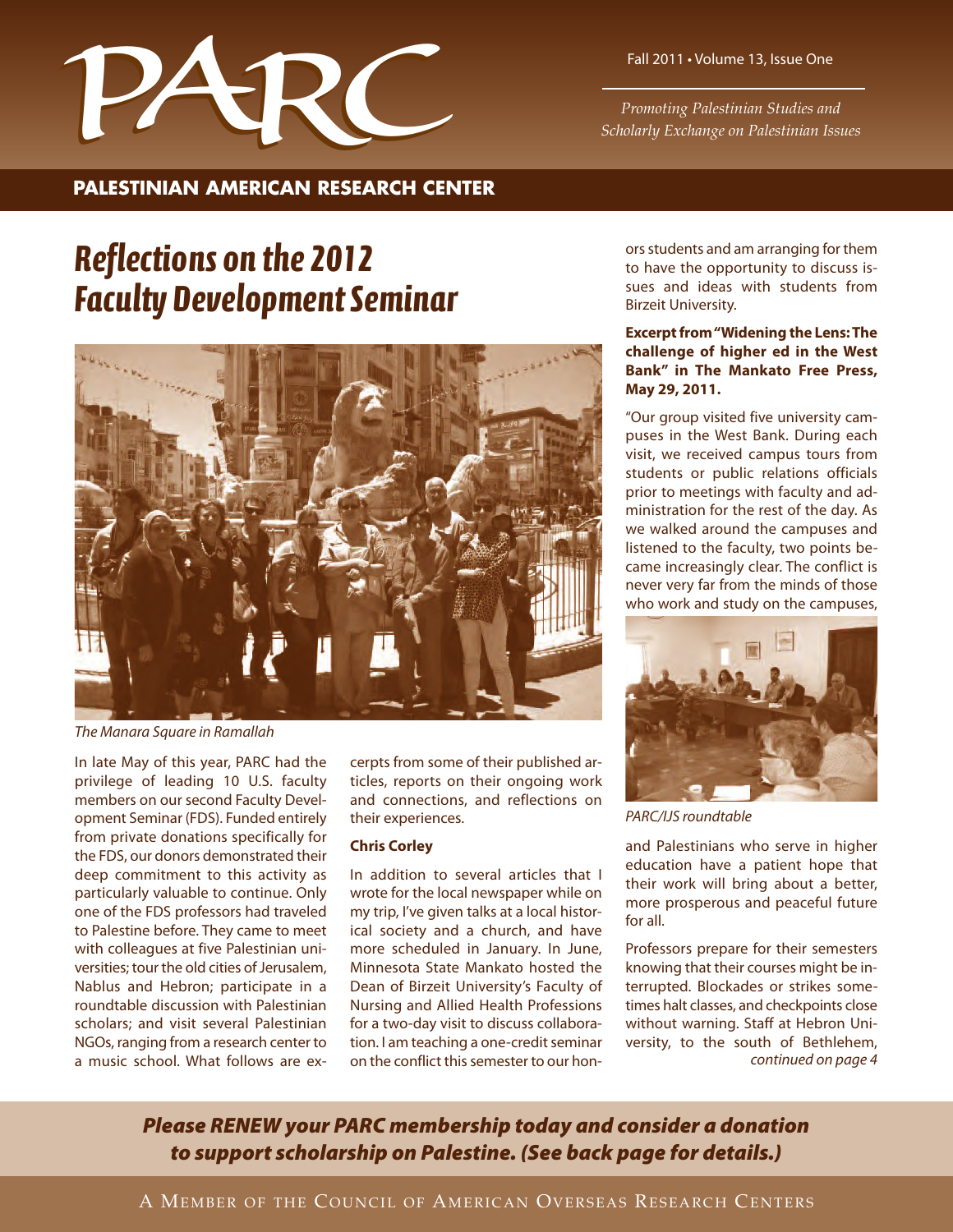# *Around the PARC*

#### *By Penelope Mitchell, Executive Director*



As most of you know by now, May brought a funding crisis to PARC in the form of the U.S. Department of Education's cancelation of its American Overseas Research Centers program. This program represented the entirety of our funding for our Palestine office, as well as support for other vital U.S. activities, such as the website and this newsletter. I am delighted to report that PARC supporters have rallied in terms of advocating on our be-

half and contributing many generous donations. We have been working hard at fundraising for the last several months and are hope that our efforts will be successful. Your continued support is deeply appreciated.

Due to funding uncertainty in May, we decided to postpone issuing our Spring newsletter. With adequate funds now in place for the newsletters, we wanted you to receive our Fall issue in time to benefit from our MESA highlights.The"Spring"issue will be mailed in mid-December.

Despite these obstacles, there is also good news. This is a banner year for PARC fellowships with **21 fellows for 2011**. Eleven of the fellows are from Palestine, thanks to notable funding that we received from Palestinian institutions and individual donors committed to supporting Palestinian fellowships. Ten fellows are from the United States, funded by the U.S. Department of State's Educational and Cultural Affairs Bureau, a long-time supporter of PARC. We have fourteen women and seven men. Among these fellows, there are fifteen doctoral candidates and six post-doctoral scholars. In addition to doctoral students and faculty members from an-Najah, Bethlehem, Al Quds, and the Islamic University of Gaza, Hebrew and Tel Aviv universities are represented. There are nine U.S. universities, three in England, and even one in New Zealand among the fellows'home institutions. This demonstrates quite a remarkable scope for PARC. The fields of study reflect a wide variety of interests, including research in anthropology, history, political science, education, media, geography, business, urban planning, social work and sociology. Additionally, we have three Palestinian researchers focusing their studies on hypertension, a serious and growing health problem in Palestine. This issue includes profiles for 10 of our 2011 fellows. The remaining profiles will appear in the Spring 2012 issue.

In addition to these research fellowships, thanks to the generosity of Phil Schrodt, PARC was able to confer**two Gerner awards** this year to Palestinian master's degree students.

We are pleased to announce **four competitions for this year**. In addition to our U.S. and Palestinian research fellowship programs, we are delighted to announce a new **Getty Research Exchange Fellowship Program**for the Mediterranean Basin and Middle East that concentrates on art history with programs in Algeria and Turkey. We are also committed to offering our third annual Faculty Development Seminar in 2012, pending secure funding for this critical program.

The U.S. professors who joined our **second Faculty Development Seminar** offer their reflections on their experiences in this issue. Their writings attest to the powerfully transformative nature of this trip and its significance for increasing interest and knowledge about Palestine among U.S. faculty members.

We look forward to seeing many of you at the annual meeting of the **Middle East Studies Association** in Washington, D.C., December 1-4. PARC's panel this year, "Theorizing the Palestinian Colonial: Segregation and Subjects," brings five Palestinian women to deliver their papers on Friday at 4:30 PM. Immediately following the panel, we welcome all of you to join us from 6:30 to 7:00 PM in the same room as our panel to meet and network with scholars interested in Palestine.Though our scarcity of funds prevents us from being able to offer food and drink, we look forward to much camaraderie and hope you will be there to demonstrate your support for PARC. A guide to panels and presentations on Palestine, as well as a listing of PARC fellows and board members delivering papers on other subjects, appear elsewhere in this issue.

#### **2011 PARC Board of Directors**

#### **Officers**

Najwa al-Qattan, *President* Julie Peteet, *Secretary* Kimberly Katz, *Treasurer*

#### **Members**

Beshara Doumani Nathan Brown Rochelle Davis Dina Rizk Khoury Ann M. Lesch Zachary Lockman Loren Lybarger Philip Mattar Jennifer Olmsted Susan Slyomovics Charles D. Smith

#### **Palestine Advisory Board**

Mkhaimar Abusada, *Chair* Najwa Rizkallah-Khader, *Treasurer* Akram Daoud Anita Vitullo Khoury Mohammed al-Mbaid Mouin Rabbani Mira Rizek Nadim N. Rouhana Sabri Saidam Jacqueline Sfeir

#### **U.S. Office**

Penelope Mitchell, *Executive Director* Basma Gutherie, *Administrative Assistant* Shelby Kinnaird, *Webmaster* 6520 E. Halbert Rd. Bethesda, MD 20817-5414 **Phone:** 301-229-4606 **E-mail:** us.parc@gmail.com **Web Site:** http://www.parc-us-pal.org

#### **Palestine Office**

Hadeel Qazzaz, *Palestine Director* Zena Erikat, *Administrative Assistant* Sally Abu Bakr, *Librarian* 6 Tel al-Zaatar St. 3rd Floor, Al Amin Building Ramallah,West Bank, Palestine **Phone:** +970-2-297-4240 **E-mail:** parcpal@palnet.com

#### **Palestinian American Research Center Newsletter Fall 2011**

**Editorial Committee** Penelope Mitchell Basma Guthrie Charles D. Smith Morris Cobern, *Editor* Ross Feldner, New Age Graphics, *Design & Layout*

This newsletter is published twice yearly, spring and fall, by the Palestinian American Research Center. Material for publication in the newsletter may be submitted to the U.S.office. PARC does not guarantee that any materials submitted will be published in its newsletter or in any other publication under its control. Publication by PARC will be determined solely by its officers and directors on a space-available basis.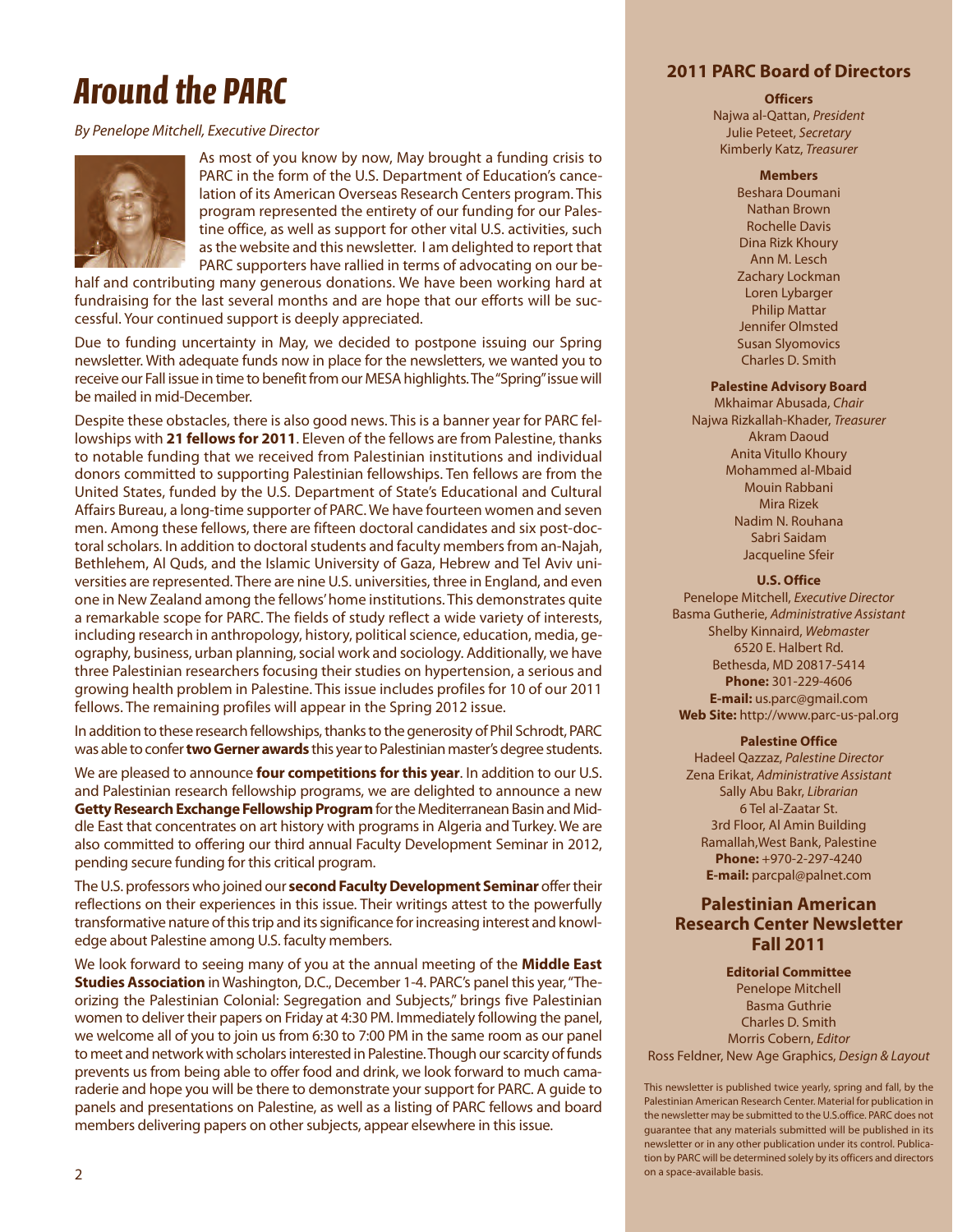#### *Around the PARC*



Our **Palestine Advisory Board** welcomes seven new members to our board of ten, infusing the board with renewed energy and commitment to PARC. We held the new board's first meeting at our Ramallah office in May and are grateful for the service of these distinguished scholars and professionals. A full listing of our Advisory Board members is found on page 2. Their full biographies will be posted on our website soon.

#### PARC welcomes our**new administrative assistant**, Basma Guthrie, who is in her



first year of the Arab Studies M.A. program at Georgetown University. Basma graduated from Smith College with a B.A. in anthropology and a concentration

*Basma Guthrie*

in African studies and development. She acquired her Arabic nickname, which means "smile," while studying in Tunisia. She worked in Amman where she taught at AMIDEAST and later was with the communications office of the NGO Coordination Committee for Iraq. Last summer, she was with PARC's sister center in Amman, the American Center of Oriental Research, where she helped organize the Critical Language Scholarship program. Basma's academic focus lies in the transformation of colonial legacies, particularly in occupied Palestine and Iraq. Currently, she is researching the international Boycott, Divestment, Sanctions movement. She looks forward to assisting PARC in enriching and supporting Palestinian studies.

Hopefully you have recently visited the PARC website and seen our new **Jerusalem Archives**. Philip Mattar, who has shepherded this project since its inception, presents an article in this issue describing PARC's annotated listing of many of the rich archival resources in Jerusalem.

## *Jerusalem Archives and Libraries Project*

#### *By Philip Mattar*

*A founder and Board member of PARC*

Recently PARC completed a survey of 22 Palestinian, Western, and Israeli archives and libraries in Jerusalem that have holdings covering Palestine and the Palestinians. The survey includes the general holdings of each institution, as well as practical data such as each institution's accessibility, contacts, location, and hours of operation. You may access the Jerusalem archives and libraries on our website at this address: http://parc-uspal.org/resources/jerusalemArchives.htm.

Jerusalem is rich in archives with valuable material that documents the long history of the city, Palestine, and the Palestinians, for whom the city was the administrative capital for most of Palestine for centuries. Jerusalem was home to major institutions—such as *Shari'a* courts and churches, as well as family libraries—that housed valuable records of the city's religious, political, and social life. Yet researchers interested in Palestine and the Palestinians might not know of the existence of these archives and libraries, nor about their contents and accessibility. Consistent with PARC's mission to promote Palestinian studies, PARC applied for and received a grant from the U.S. Department of Education's Technological Innovation and Cooperation for Foreign Information Access (TIC-FIA) program through the American Institute for Yemeni Studies (AIYS) and the Council of American Overseas Research Centers (CAORC) to survey the archives and libraries in East Jerusalem, while the Albright Institute surveyed those in West Jerusalem. The project was titled Local Archives and Libraries at Overseas Research Centers (LALORC) and was under the larger rubric of the Digital Library for International Research http://www.dlir.org.

But which institutions to survey? For that, we were guided by a group of Palestinian scholars who held a workshop in May 2004 in Ramallah. The workshop was chaired by Ibrahim Dakkak and included George Hintilian, Penny Johnson, Adel Manna', Issam Nassar, Khader Salameh, Salim Tamari, and Nazmi Jubeh. These scholars identified most of the institutions that were eventually surveyed. Under the direction of Penelope Mitchell (PARC's U.S. Executive Director) and Hadeel Qazzaz (PARC's Palestine Director), two workshop participants—Khader Salameh (Director of the Islamic Museum and al-Aqsa Library), Nazmi Jubeh (professor at Birzeit University and co-director of al-Riwaq Center), with the addition of Randa Kamal (Librarian at al-Quds University)—undertook the survey. While serving the need of the overall project coordinated by Diane Ryan, PARC also adapted the survey for the needs of PARC and its website. What we wanted was not just an overview of each institution's holdings, but practical data as well: names, addresses, hours of operation, accessibility to researchers, internet access, availability of fax machines, and the like. The raw data and the various forms of transliteration had to be heavily edited and systematized, all under the capable leadership of Penelope Mitchell, working with Abbie Taylor. This entire project, consuming a major expenditure of time, was an admirable team effort of dedicated people primarily at CAORC, AIYS, PARC USA, and PARC Palestine, to whom we are most grateful.

I always considered this project as part of a larger one. My dream since we first established PARC in 1998 was to construct an indispensible website that would serve the needs of scholars interested in research on Palestine and the Palestinians. So far, we at PARC have put together one of the best annotated bibliographies and chronologies on the Palestinians anywhere. The survey of archives and libraries is part of this overall effort. Eventually I hope the PARC survey will include information not just from 22 libraries in Jerusalem, but also from other parts of Palestine and those in Israel, the Arab world, Europe (especially the UK), and the United States. With this resource, anyone wanting to write about Palestine and the Palestinians would have the opportunity to view the general contents and accessibility of these institutions before starting this journey. Ultimately, with primary material on the Palestinians more accessible, scholars will be better able to understand Palestinian social, historical, cultural and political environments.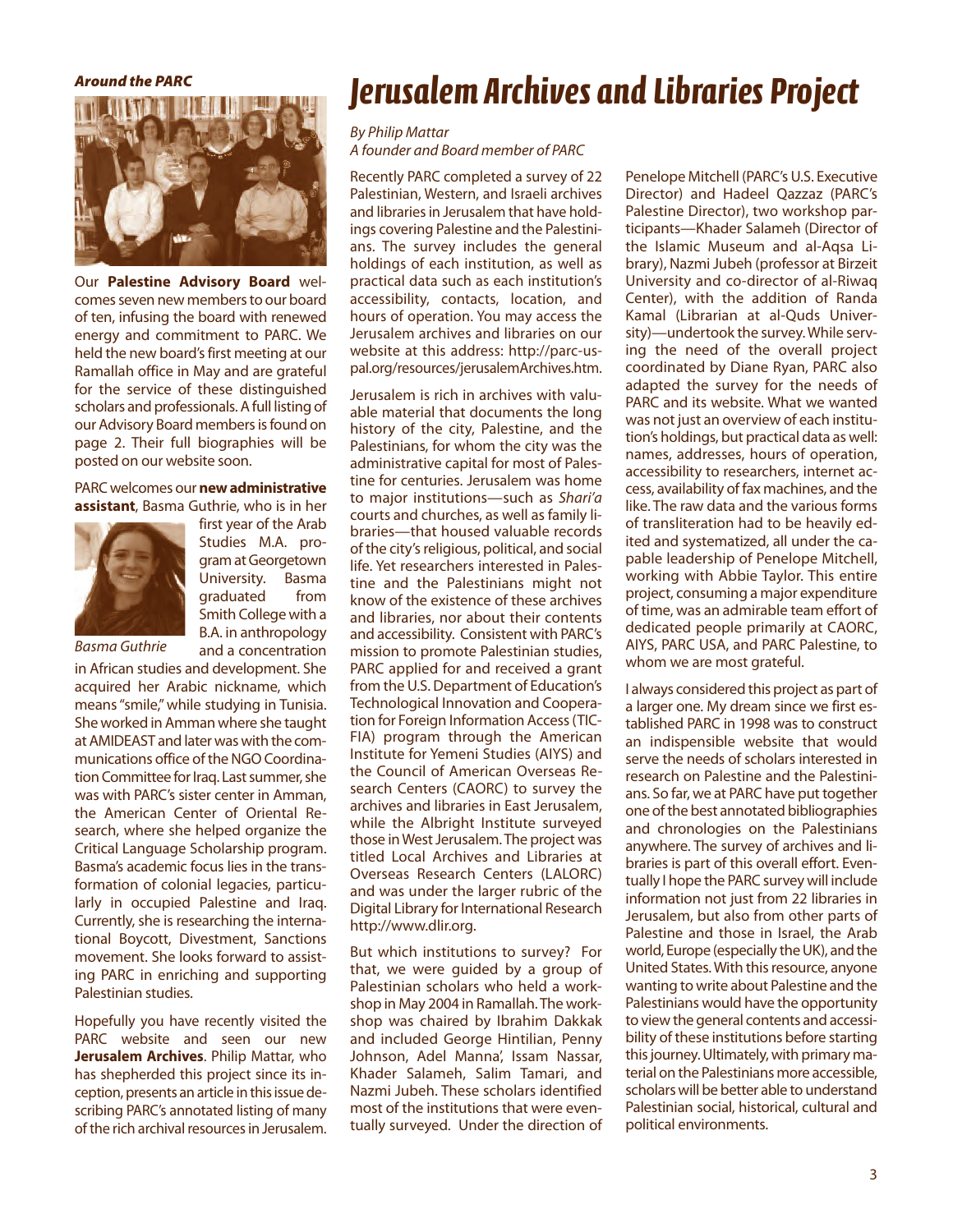#### *Reflections on the 2012 Faculty Development Seminar*

#### *(continued from page 1)*

claimed that Israeli authorities culled through their library book orders. Memorials to students killed in the conflict sit near the center of many campuses. In this context, pursuing a university education takes on layers of meanings that go unnoticed in more serene surroundings. Themes of emancipation and freedom are woven into courses in diverse disciplines, and students are encouraged to think independently about identifying problems and posing solutions for them. Professors described how

have to look elsewhere for innovations rather than developing them at home.

Faculty and student exchanges remain difficult. All of the universities are moving toward developing further international exposure for their students and faculty, but the more serious problems lie with visitors coming to the West Bank. With the exception of a program or two, only European universities send visiting students and faculty in consistent numbers. Few Americans visit and study in the West Bank, which is why we came. Meeting potential partners and learning about their institutions occupied our main business activities each



*Jerusalem with guide Mahmoud Jadeh*

courses that explored different cultures and places allow the students to see their own situation in a broader context, and gave them hope that they could be agents of change for their own lives... This message of persistence and hope was repeated among the faculty at universities throughout our visit. As a whole, faculty and administrators see themselves as "building capacity" for a better Palestine, regardless of the specific political solutions that develop. Although many faculty hold Ph.D.s from international institutions, building a consistent research agenda is very difficult because the scholars are relatively isolated, mobility is limited and funding is scarce for such endeavors. A lack of research capacity means that Palestine will

day. Although some lifelong professional and institutional relationships may emerge, it seemed to me that many faculty were happy to have us listen, to understand their stories from their perspective. In the end, that may be the most important outcome of all."

#### **Christopher Lee**

#### **Excerpt from "Beyond the madrasa paradigm" in** *Foreign Policy***, June 16, 2011**

"... the most significant quality among these schools is the level of active investment being made into their programs and infrastructure. With the exception of Hebron, each of these universities is attracting donations through



*Al-Kamandjti with Ramzi Aburedwan and PARC fellow Nili Belkind*

a method that would be familiar to many university presidents in the United States. To walk across the campus of Birzeit is to see new buildings encased in modern architectural features of glass and stonework, with the names of prominent donors inscribed across the front. These donors are mostly Palestinian, with many having earned their considerable wealth working in the Persian Gulf, an economic consequence of the diaspora created through years of conflict and displacement...

Yet, as with many aspects of life within the West Bank, vulnerabilities and general uncertainty remain. Despite investment in infrastructure, endowments appear to be next to nothing, with tuition allocations providing much of the income for annual budgets. More significant, these universities have not been immune to the ongoing political situation. Students face recurring difficulties with commuting to school through roadblocks and checkpoints. During the brief Israeli invasion of Bethlehem in 2001, two buildings on the university campus were hit by missile strikes.

The larger point to be made, though, is that, despite such setbacks, enrollment continues, a reflection of the importance of education and, indeed, its valued portability for a people that has faced the predicament of displacement for six decades."

#### **Jess White**

Through participation in the Faculty Development Seminar, I was able to engage with perspectives from the academic world that would usually not be as accessible through other political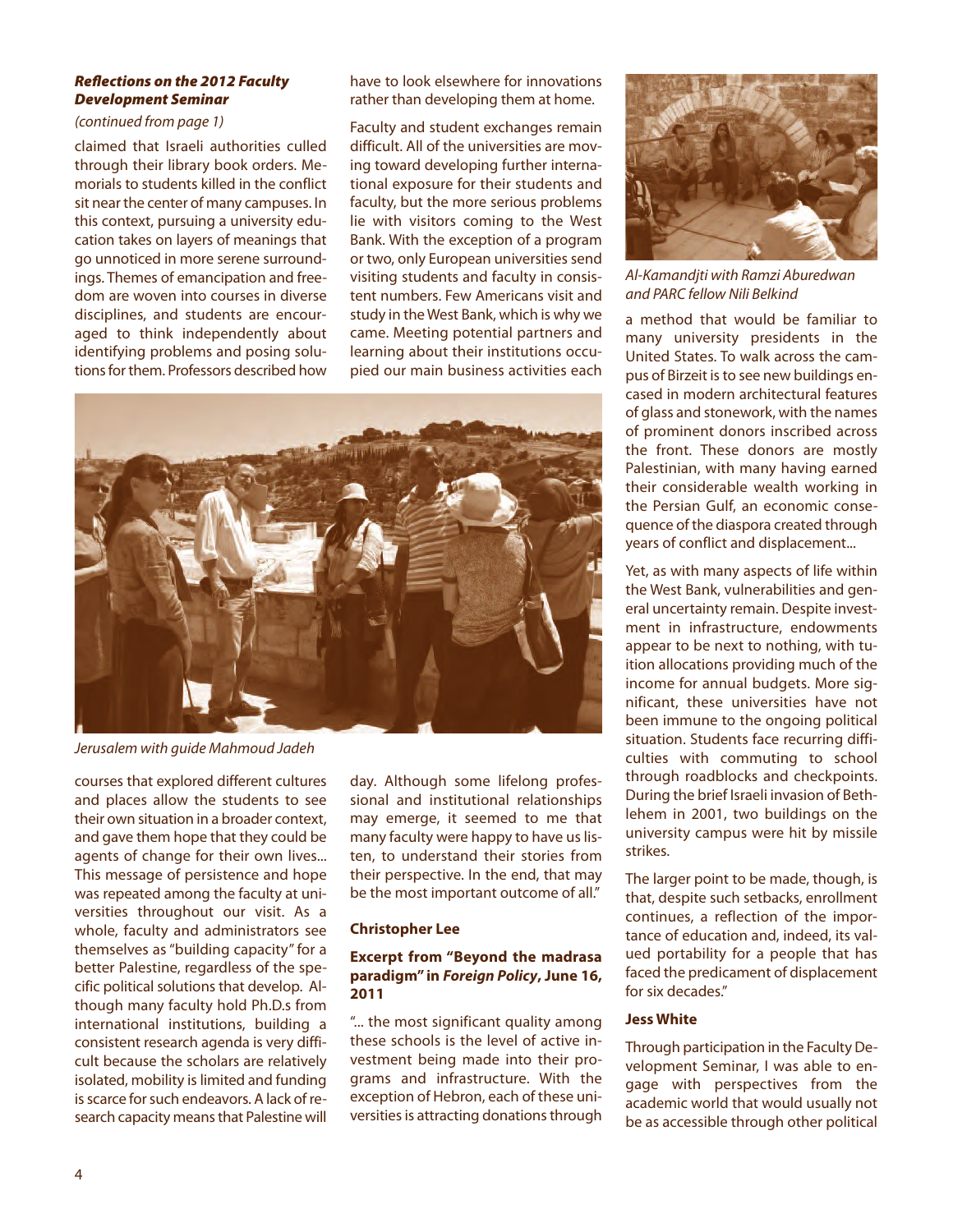or solidarity activities. As a professor of anthropology, I am concerned with how students gain their knowledge, and how it is applied to real-world settings. Being able to speak with students and faculty at the institutions in the West Bank has provided me great insight into the role that we all have to play in ensuring that our next generation of leaders, be they American or Palestinian, have access to and experience with an educational system that is nurturing, stimulating, and productive.



*Al-Amari refugee camp*

What I witnessed in looking at the challenges Palestinian students face seemed unreal: evidence of bomb blasts and bullet barrages in campus buildings; libraries that are unable to procure some of the basic textbooks for subjects because they must meet the restrictions of Israeli occupation policies; students literally unable to reach campuses due to roadblocks and military checkpoints; portions of the "Security Barrier"(née, *Wall*) running through campus grounds; Israeli watchtowers monitoring campus activity and movement; and student body leaders being harassed, arrested, and jailed indefinitely. Yet students continue to attend and excel at universities. I am inspired by the attitude of Palestinian faculty as they attempt to balance the social chaos caused by the continued Israeli occupation with the expression of resilience by a population who demand to continue living. I bring these stories back to our own students through my teaching in the areas of cultural anthropology and regional studies. Additionally, I am in the final stages of completing a peer-reviewed publication on economic adaptation by Palestinian women, and have additional

projects ready to start. I will be returning to the West Bank in the next 12 months to continue my work on economic development, women's empowerment, and peace building and hope to continue to foster the relationships that were started during the FDS.

#### **John Ferré**

The Issues Class at a church in Louisville invited me to speak about my trip to East Jerusalem and the West Bank last May. I began by saying that I would not propose a way through the stalled peace process in Israel and the occupied Palestinian territories."If I had a solution," I said,"I would be giving this talk in Stockholm, not in Louisville." Then I proceeded to share what I saw and heard on PARC's Faculty Development Seminar on Palestine. I told them about the settlements. I explained how Israel's relentless expansion into the West Bank and East Jerusalem displaces Palestinians, impedes commerce, and makes a mockery of claims to peacemaking. I showed photographs of refugee camps, enclaves that crowd increasing numbers of Palestinians into grim and unsafe structures. I described the frustration of chemists at Birzeit University who cannot obtain most chemicals and much technology for their laboratories. I also relayed the pride of the women's cooperative that took first place in an international competition for the couscous they produced. And I



*Lunch with Hebron University Chairman Nabil Al-Jabari*

recalled the music school that adds beauty to the lives of children growing up under military occupation in Palestinian villages and refugee camps.

*continued on page 11* The talk highlighted what I witnessed on the PARC trip to the occupied Palestinian territories: ongoing Israeli expansion, contradicting hopes for a negotiated end to the occupation, as well as hospitality, pride, hope, and frustration on the part of Palestinians. If there was an object lesson for me, it occurred at the Golden Walls Hotel in East Jerusalem where we stayed. One night as we processed what we had learned that day, English pilgrims began a sing-along, accompanied by the upright piano in the lobby. They sang "Daisy Bell" and "It's a Long Way to Tipperary,"songs popular even before the British Mandate in Palestine, songs that expressed the pil-



*The wall in Bethlehem*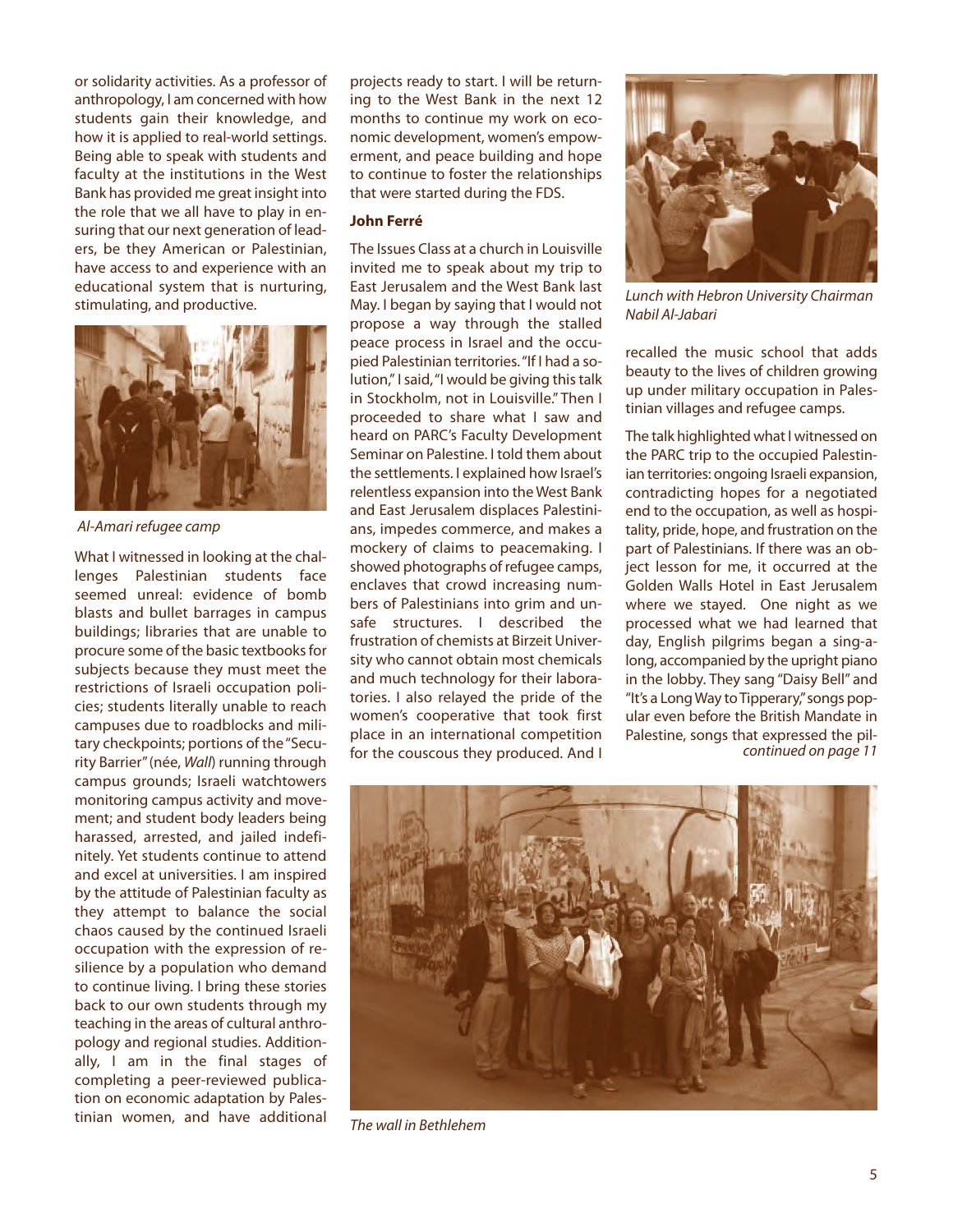## *2011-2012 FeLLowS' PRoFILeS*



### *Maher Khdour*

**Prevalence, Awareness, Treatment, and Control of Hypertension in the Palestinian Population**

Substantial socioeconomic and demographic changes have taken place in countries of the Eastern Mediterranean region over the past two decades. The population of this region has almost doubled, more people are living to an older age, and the proportion of the urban population is increasing. The transition from a rural to urban lifestyle is associated with deterioration in the cardiovascular disease (CVD) risk profile because of adverse changes in dietary habits and patterns of physical activity.

Several lines of evidence suggest that hypertension and its complications are a major health problem in Palestine. The incidence of blood pressure-related clinical events, such as myocardial infarction, stroke, and end-stage renal disease, appears to be dramatically increasing. Vital statistics, such as cause-specific mortality and hospitalization discharge diagnoses, along with clinical observations support this notion. The prevalence, awareness, treatment, and control of hypertension have not yet been carefully studied in the West Bank. Maher Khdour's project has the following objectives: (1) to determine the prevalence of hypertension and blood pressure-related preclinical and clinical complications in Palestinian adults, (2) to identify environmental factors associated with high blood pressure, and (3) to build an infrastructure for research and education on cardiovascular disease prevention in Palestine.

Three Palestinian communities in Nablus (Northern West Bank), Ramallah (Central West Bank) and Hebron (Southern West Bank) will be surveyed between May and September 2011. Urban and rural communities will be included in the survey. A stratified sampling method will be used to select a nationally representative sample of the general population, ages 20 to 75 years, to identify people who are hypertensive (i.e., those with systolic pressure **≥** 140 mm Hg and/or diastolic pressure **≥** 90 mm Hg). Medication utilization, control of hypertension, complications, and awareness related to hypertension will be identified and documented.

Khdour will develop a database from his study that can provide relevant information to scientists, medical providers, and public health communities in the West Bank. He intends to publish and disseminate the results from this study to provide a key data source underpinning medical practices in the area of hypertension management. His research will also provide the scientific basis for launching national initiatives focusing on the prevention of blood pressure-related clinical complications in Palestinian adults. Additionally, Khdour's research has the potential to serve as a valuable model for future surveys of hypertension and other chronic diseases in developing countries.

Dr. Maher Khdour is an Assistant Professor of Clinical Pharmacy and Practice at Al-Quds University. He may be reached at *maher.khdour@gmail.com.*



## *Yasin Tayem* **Correlates of Hypertension**

**among Adolescents in the West Bank**

The early onset of obesity and elevated blood pressure has potential public health affects because it is associated with the development of cardiovascular diseases, hyperlipidemia, and diabetes mellitus. The prevalence of pediatric primary hypertension and obesity in developing countries has increased over the last three decades. However, these major health concerns remain largely understudied, under-diagnosed, and under-treated. Yasin Tayem's study explores the relationship between high blood pressure, obesity, and a family history of hypertension among Palestinian adolescents. This is likely to be the first study investigating this major health issue among youth in the West Bank.

This cross-sectional, school-based study targets 400 randomly selected boys and girls aged 14 to 18 years from four public and private schools in Bethany and Abu Dis, West Bank. Tayem will collect data concerning the body mass index (BMI), blood pressure, and family history of hypertension for each individual in the sample. Students will be considered hypertensive or obese if their blood pressure or BMI exceed the ninety-fifth percentile for their respective age and gender.

An understanding of the correlates of early hypertension will help identify risk factors occurring at a young age and guide the development of pediatric programs focusing on hypertension and obesity prevention in Palestine.

Yasin Tayem is an Assistant Professor of Pharmacology at Al-Quds University School of Medicine. He may be reached at *yasin.tayem@gmail.com.*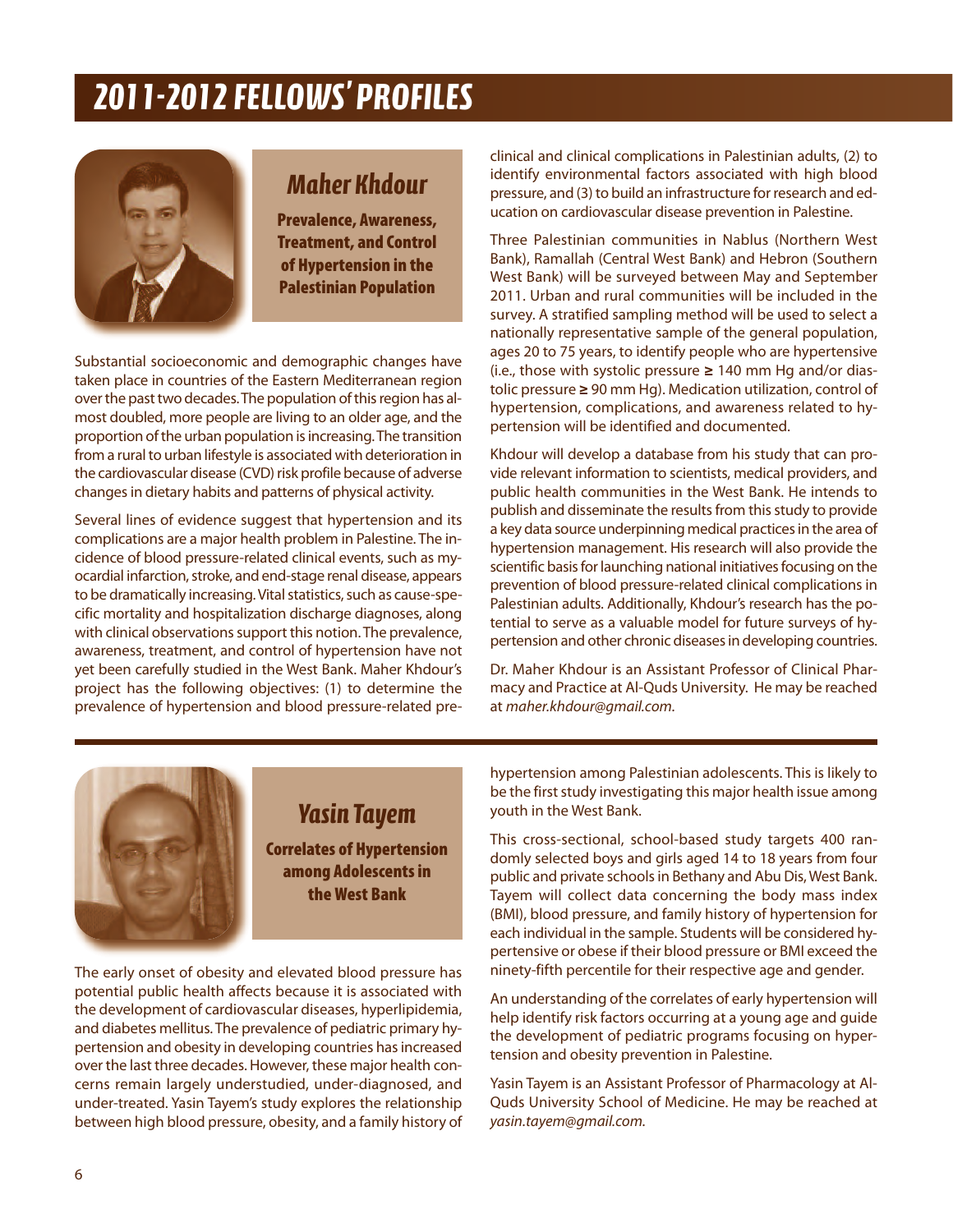

## *Rowa' Al-Ramahi*

**Factors Associated with Adherence to Medications among Hypertensive Patients: A Survey Study in Palestine**

Hypertension remains an important public health challenge and one of the most important risk factors for coronary heart disease, stroke, heart failure, and end-stage renal disease. Lowering blood pressure with antihypertensive drugs reduces the risks of cardiovascular events, stroke, and total mortality. However, poor adherence to antihypertensive medications reduces their effectiveness and increases the risk of adverse events and health care costs. Hypertension and its complications are very common among the elderly in Palestine. Rowa Al-Ramahi's study aims to measure adherence to antihypertensive therapy in a representative sample of the hypertensive Palestinian population, and investigate factors

associated with adherence and non-compliance in the studied population.

The study will be a questionnaire-based, cross-sectional descriptive study. It will be undertaken at a group of outpatient hypertension clinics of the Ministry of Health, in addition to a group of private clinics and pharmacies in the West Bank. Researchers will ask patients who visit the selected clinics and pharmacies and meet the study's inclusion criteria to answer the questionnaire. Statistical analyses will be performed on the ensuing data.

Studies on patient compliance with medications are very limited in Palestine. It is likely that this will be the first study to investigate the rate of medication adherence and the factors associated with non-compliance in a representative sample of hypertensive patients from the West Bank. This study will help policy makers in Palestine design and implement health education strategies to reduce non-compliance, and thus contribute toward reducing national health care expenditures.

Rowa'Al-Ramahi is an Assistant Professor in the Faculty of Medicine and Health Sciences, Department of Pharmacy at an-Najah University. She may be reached at *rowa\_ramahi@yahoo.com.*



### *Usamah Shahwan*

**Compatibility of Business Curriculum at Palestinian Universities with Actual Demands of the Local Market, as Perceived by Business Graduates and Private Sector Managers**

With the rate of unemployment among Palestinian youth reaching 20 percent in the West Bank and 30 percent in Gaza according to the latest statistics published by the Palestinian Central Bureau of Statistics, job creation has become a challenge of paramount importance for policy-makers in the occupied Palestinian territories. Unemployment has been a major cause for the emigration of large numbers of Palestinian university graduates in recent years, resulting in the serious depletion of skilled human resources. Usamah Shahwan believes that local universities, and particularly the faculties of business administration that graduate hundreds of students each year, are partly responsible for the problem.

Many business graduates find that the skills that they acquire through their college education are not congruent with the

actual demands of the market. Shahwan's informal meetings and encounters with both alumni and company managers indicate a lack of what is scientifically referred to as"content validity" between the curriculum of business faculties and market needs. Shahwan feels that the issue requires further investigation with thorough field research that considers the opinions of both company managers and a large sample of business graduates who work in the Palestinian private sector. Shahwan's research design adopts a descriptive analytic approach and the methodology includes empirical data collection techniques of structured questionnaires and in-depth interviews, preceded by focus groups conducted for the purpose of gaining more insight into the problem.

The findings will have significant implications for designing business curricula in Palestinian universities, which normally adopt, without modification, curriculum used in more advanced, industrial countries. If the research results confirm the main hypothesis of the study, then Palestinian universities should start addressing the matter in earnest to build more solid bridges between the academic and business communities. Educational and private sector partnerships of this nature remain a cornerstone of any sound policy for economic development.

Usamah Shahwan is an Associate Professor of Business Administration at Bethlehem University. He may be reached at *usamas@bethlehem.edu.*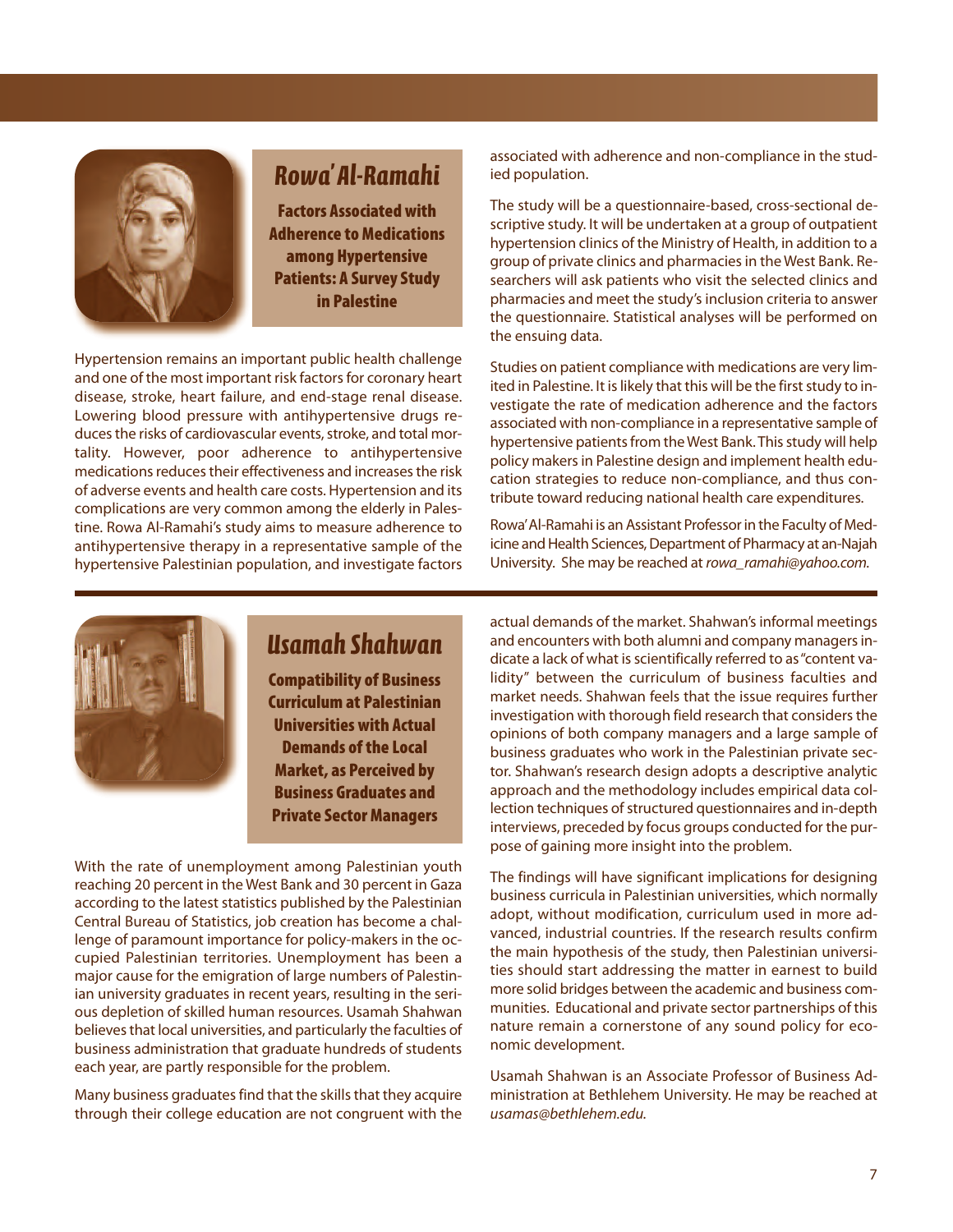## *2011-2012 FeLLowS' PRoFILeS*



### *eman Alzaanin*

**The Interplay among Palestinian EFL Writing Instructors' Beliefs, Practices and Context and their Impacts on Students**

Eman Alzaanin's study investigates Palestinian English language teachers'beliefs about approaches to teaching writing in English as a foreign language (EFL) classes and the impact of these beliefs on their classroom practices. This study will also include the students' perceptions of their teachers' instructional approaches, which is important in light of the consensus in ESL/EFL research literature that teachers'beliefs have a critical impact on the way they teach in the classroom.

In addition to determining grades on tests and research papers, writing also provides a tool for supporting and extending students' learning of content material. After graduation, writing is considered an essential skill for employment and promotion, especially for jobs with international organizations and governmental agencies where employees are expected to create clearly written documents, technical reports, and emails. Another motive for conducting this research is that teaching and learning EFL writing are demanding and challenging tasks. Being in a non-English speaking environment, Palestinian university EFL writers have no person to turn to when producing academic written work, other than their writing teachers.

With the objective to render an in-depth depiction of EFL writing teachers'beliefs and practices and their impact on their students' perception, Alzaanin's study adopts a qualitative design within the paradigm of social constructivism and the tradition of grounded theory. In-depth qualitative interviews, classroom observations, and document analysis will be used to collect the data. The data will then be rigorously analyzed through a systematic process of coding, categorization, and theoretical development to produce findings that are grounded in teachers' personal comments and lived experiences.

In addition to contributing to an increasing volume of scholarship on studies of teachers'beliefs, Alzaanin's study will address a gap in the literature relating to the context of less developed, non-Western countries, where teachers are non-native speakers of the target language and teach large classes of learners with mixed abilities/levels.To date, EFL writing research in Palestine has focused on issues related to students' linguistic problems with writing or on the relationship between writing and reading. Studying teachers'beliefs and practices may help raise teachers' awareness of limits in their current knowledge and promote self-reflection about their teaching methods. Finally, Alzaanin hopes her study may stimulate similar work that can inform educators, policy makers, and other stakeholders and provide a basis for improving education in Palestine.

Eman Alzaanin is a doctoral candidate in education at Victoria University of Wellington, New Zealand. She may be reached at *ezaanin@yahoo.com.*



### *Ryvka M. Barnard*

**Tourism in Bethlehem: The Politics of Representation**

Ryvka Barnard's research focuses on the practices, politics, and meanings of contemporary tourism in the Palestinian West Bank city of Bethlehem. Through ethnographic research, including interviews with diverse participants in the Palestinian and Israeli tourism industries, she explores the ways in which tourism in Bethlehem operates, and particularly the ways in which narratives about the city are developed as reflections of political circumstances.

Tourism provides a lens through which important political insights can be gained by critically viewing what is often otherwise seen as an arena of simply cultural or economic concern. There is ample data available on tourism statistics, and projected outcomes of investment in tourism in Bethlehem. However, there is a gap in research focusing on the material and discursive production of tourism as an economic industry and as a pedagogical space through which narratives of history and heritage are shaped, promoted, and oftentimes changed to account for dynamic political and social realities.

Through her research, Barnard will try to fill this gap by studying street-level operations of the tourism industry in Bethlehem. She also will explore the role that tourism has played in diplomatic negotiations with Israel, as well as development projects undertaken by the Palestinian Authority and international donors.

Ryvka Barnard is a doctoral candidate at New York University in the department of Middle Eastern and Islamic Studies. She may be reached at *ryvka@nyu.edu.*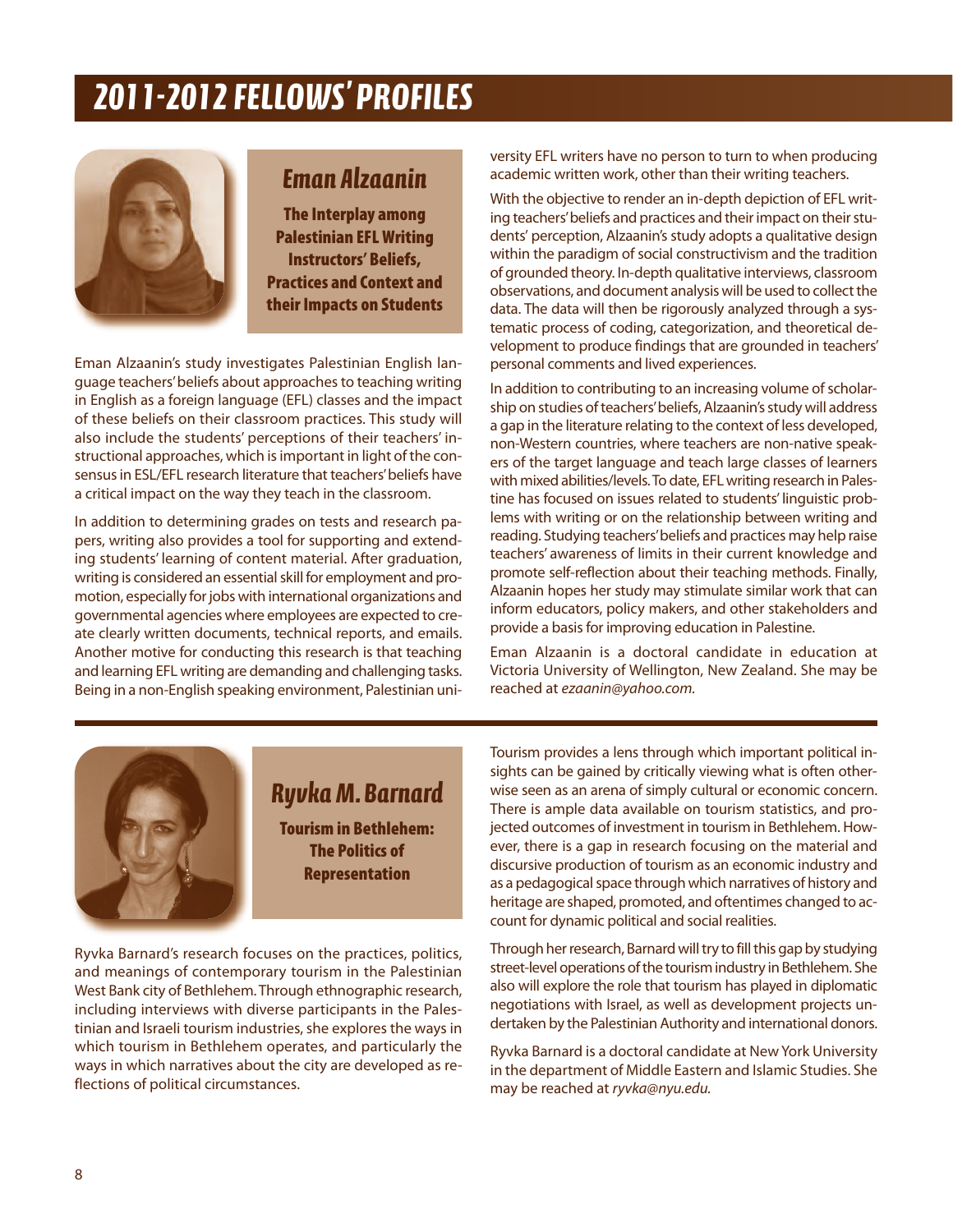

## *Toufic Haddad*

**Political Economy of Neoliberal International Approaches to Conflict Resolution, State Building and Development in the Occupied Palestinian Territories, 1993 - Present**

Contemporary neoliberal development praxis of Western donor governments and international financial institutions is premised upon the assumption that economic and political liberalization is the winning formula for achieving sustained economic and social development. In the context of the occupied Palestinian territories (oPt), the lack of statehood and the persistence of the national liberation modality have meant that the very instruments for leveraging any kind of macrodevelopmental approach have always been in non-Palestinian hands. The neoliberal agenda purports to support the creation of a Palestinian state, albeit in its own image. Exogenous efforts for state building dovetail with the endogenous impetus of the PLO leadership, influencing or recreating preexisting modes of social, economic, and political conduct, together with their affiliated circuits and patterns of exchange,

movement, and socialization from the governmental level down to the grassroots. Toufic Haddad's research delineates the specific architecture and practices of the neoliberal conflict resolution and state building agenda by exploring policies and projects where the exogenous and endogenous trajectories meet. Moreover, this research analyzes how the balance of forces within Palestinian society and politics is influenced by this agenda and its respective agents, transforming economic realities, social relations, and political ideas.

Haddad's research will employ a macroeconomic approach, concentrating on the overall patterns to emerge from neoliberalism's praxis across various sectors of the political, social, and economic fabric of Palestinian life in the oPt. While Haddad's approach is rooted in political economy, he will compare mainstream theories, policies, and practices with reality on the ground.

This research will contribute new insights about the particular architecture, tools, mechanisms, and features of contemporary neoliberal conflict resolution/state building praxis. More specifically, Haddad will examine to what extent efforts aimed at reconstituting a new Palestinian social order and political reality were successful, and shed light upon the role of the state and social engineering practices in the world today, and particularly within colonial contexts.

Toufic Haddad is a doctoral candidate in the School of Oriental and African Studies (SOAS) in London. He may be reached at *298377@soas.ac.uk.*



### *Suzanne Schneider*

**Religious Education in British Mandatory Palestine**

Suzanne Schneider's research explores the dynamics of religious education among Jewish and Muslim communities in Mandatory Palestine. Identified by nationalists and reformers across the colonial world as a crucial component of identity formation, education represented an explosive field of confrontation between competing forces over the right to define its proper structure, content, and purpose. Despite their differences, Schneider argues, Jewish and Islamic Moderist movements shared many of the same anxieties and singled out education as the leading agent of social change. Both viewed their efforts as liberationist vis-à-vis the political, economic, and cultural power of Christian Europe on one hand, and the traditional religious order on the other. These movements came face-to-face with

the British colonial administration in Palestine that introduced its own distinct ideas about religious education and the communities that imparted it.

Schneider's project advances the theoretical proposition that a comparative study of Arab and Jewish Modernism can be historically substantiated by examining the role of religious education within the matrix of national reform projects. She also aims to bridge the gap between opposing narratives: social change among subaltern peoples conceptualized as the result of an organically generated internal process, versus the process of reform viewed as external manipulation by European power.

Schneider hopes that her research will demonstrate how religious education operates as a major factor that positions Jewish and Islamic Modernism in Palestine as parallel, not simply rival, movements. Schneider believes that this perspective is key to understanding the limits of the colonizer/colonized binary that is often applied to the roots of the Israeli-Palestinian conflict, and as such, can help inform attempts to bring about its resolution.

Suzanne Schneider is a doctoral candidate at Columbia University. She may be reached at*sls2001@columbia.edu.*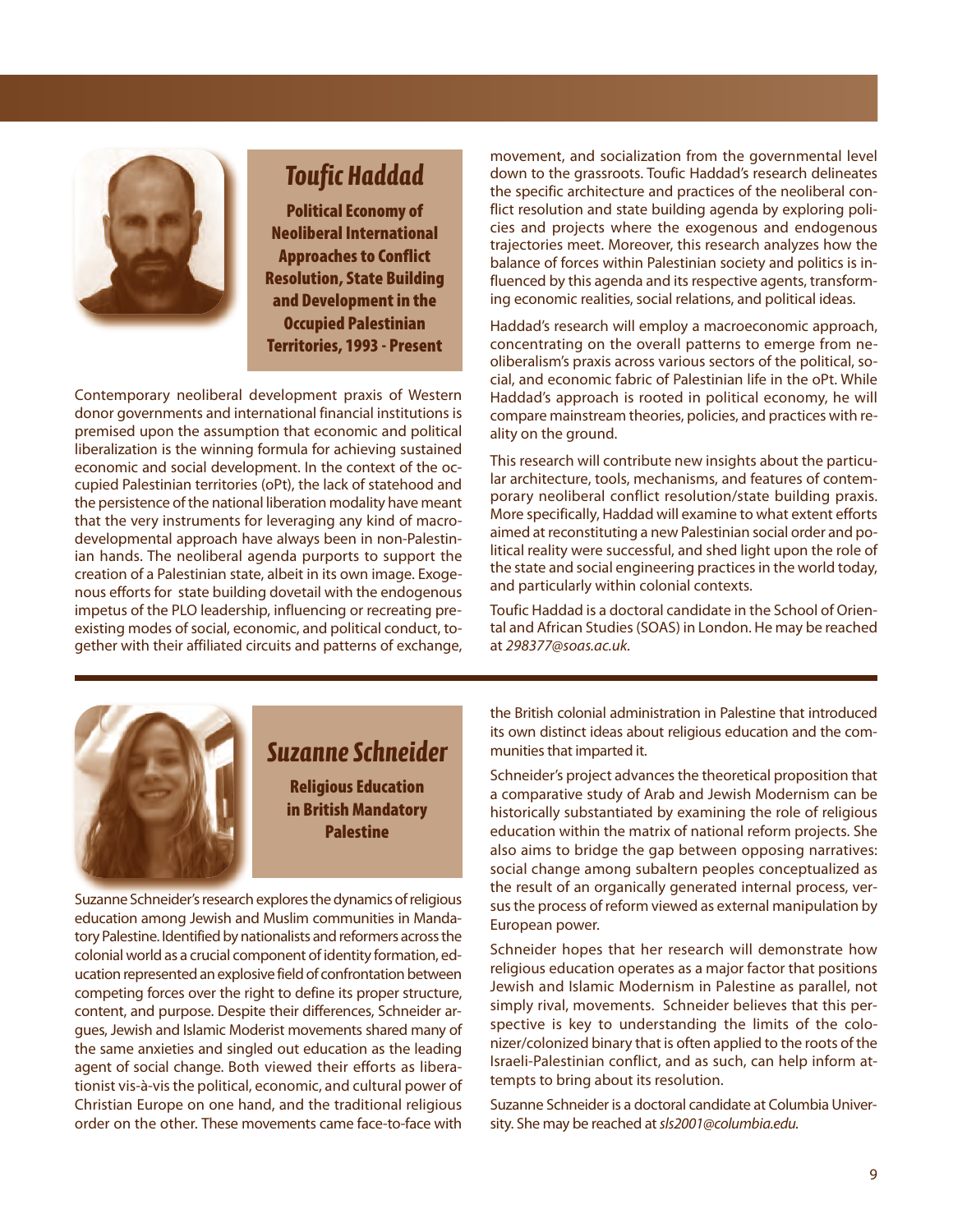## *2011-2012 FeLLowS' PRoFILeS*



## *Sahera Bleibleh*

**Everyday Life: Spatial Oppraession and Resilience under the Israeli Occupation: The Case of the Old Town of Nablus, Palestine**

The fabric and order of the old town of Nablus, which contains many buildings of cultural, religious and historic significance, has always maintained a certain archaic simplicity. The old town has the flexibility to incorporate both the physical needs of its current inhabitants and the historical, social, and cultural past of their ancestors. Furthermore, Sahera Bleibleh argues, the actual structure of the old town provides a critical dimension of its resilience to withstand continuous Israeli occupation.

Bleibleh's research focuses on the relationships between social and political products of space and the processes of its production and operation in order to study and conceptualize the different layers embedded within: (1) the everyday living experiences and practices under Israeli occupation, (2) the Israeli military invasion of the old town of Nablus in 2002, (3) the spatial consequences of damages to the old town after the 2002 invasion, and (4) the dynamics of relations between people and institutions involved in repairing damages after the 2002 invasion.

The responsive ways in which everyday patterns of living in the old town of Nablus adapted to socio-economic needs, particularly in a time of rapid political change, is a phenomenon that deserves scholars'attention. Bleibleh's research takes into consideration how residents in the old town of Nablus interacted and transformed the space, mainly in response to destruction caused by Israeli military operations and the Israeli occupation. She also focuses on local people's and institutions' construction projects in the old town, where they built a space of resilience despite oppression. Bleibleh's ethnographic research aims to document this phenomenon using descriptive, investigative, and interpretive approaches. She will conduct her fieldwork using participant observation, interviews, mapping, photographs, narratives, and literature.

Understanding the old town's everyday dynamic strengths in response to military occupation will make it possible for urban planners to learn more about grassroots planning processes, thus enabling urban planning institutions and other parties to propose more effective ways to address the needs of residents who live in a constant state of uncertainty. Bleibleh's study will document not only Israeli strategies of oppression in the space of the old town, but also will propose planning policies and interventions to deal with this reality.

Sahera Bleibleh is a doctoral candidate in Urban Design and Planning at the University of Washington, Seattle. She can be reached at *bleibleh@uw.edu.*



### *emilie Le Febvre*

**The Production of Visual Knowledge in the Naqab: Palestinian Bedouin Engagement with the Visual Archive and Indigenous Media**

Over the last twenty years, the Naqab Bedouin have been creating 'new knowledge' about their community by collecting statistics, recording local socio-economic conditions, and remapping their geographical presence in the region. This'new knowledge' has resulted in greater regional and international recognition of the Bedouin, yet Emilie Le Febvre suggests that a significant and unexplored aspect of this enterprise is how visual materials are used by Bedouin, their unique techniques for appropriating them, and the issues of contention surrounding image-based representations and authority in their community. Le Febvre's research will document how Bedouin engage visual materials by investigating social practices associated with the collection of historical photographs and production of contemporary indigenous media. Her fieldwork employs methods such as interviews, historiographical surveys, photo/film elicitation, and participant observation to examine diverging visual knowledge claims in the Naqab. She will begin by surveying the display of archival photos that hold particular significance for community members in venues such as guest reception areas, community centers, and local museums. She suggests that one of most powerful sites for projecting Bedouin identity is the selection and display of photographs in public spaces. The second part of her study investigates the production of indigenous media by Palestinian Bedouin and their engagement with local media outlets, photographers, and film producers. It specifically focuses on the making of documentaries about Palestinian Bedouin society.

*continued on page 13* Le Febvre contends that the rereading and creation of visual images has become a highly contested, political activity that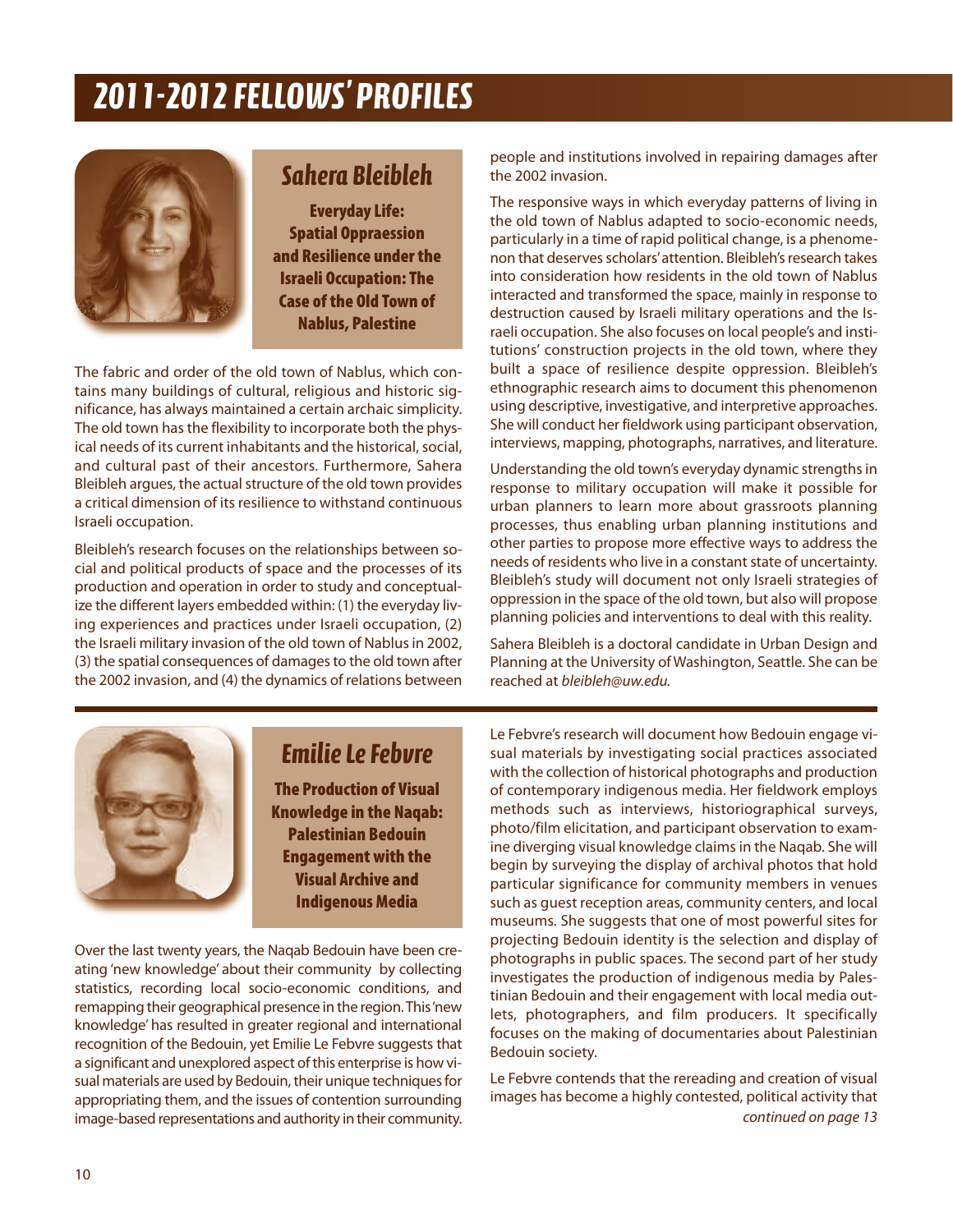#### *Reflections on the 2012 Faculty Development Seminar*

#### *(continued from page 5)*

grims'sentimentalism as well as their apparent obliviousness to the oppression experienced by Palestinians who live in occupied East Jerusalem. Witnessing this disheartening experience reminded me that travelers often see only what they expect to see before they leave home, a common scenario that the PARC seminar challenged.

#### **Denise DeGarmo**

The trip afforded me first-hand experience with the politics of occupation. Being able to speak with scholars and see the various ways in which the Israeli government uses"occupation"to annex desired territories and control people cannot be understood from the western narrative. Therefore, this experience helped me to create a more objective narrative to present to the public in my region. I have made several presentations to the local community including a community center, a women's organization, and my university.

I will be presenting a conference paper entitled "Defying Rules of Conflict Resolution: The Case of the Palestinian-Israeli Conflict" at the International Studies Association - Midwest Conference in November and at the Midwest Political Science Association Conference in March. Furthermore, I will return to



*an-Najah University*

Palestine in July 2012 to continue research with the Applied Research Institute - Jerusalem and Al Quds University.

#### **Craig Campbell**

I have been in plenty of prisons and jails in my life, working for a state department of corrections, serving six years as the director of a county jail. My impressions from what I saw on our trip are that the West Bank is a prison. I was most inspired to see the people who practice non-violent resistance every day. I was inspired by the struggles of the faculty and students to pursue their education.

#### **Persis Karim**

*continued on page 12* Since returning from the FDS seminar in the West Bank, I've grown more convinced that telling the stories of what we witnessed, experienced, and heard is the most important tool we have as educators. When I returned, I called Amy Kaplan, one of last year's FDS participants, to talk about potential collaborations. I



*Nablus with Naseer Arafat*

#### **2011 Faculty Development Seminar Participants**

#### **Afshan Bokhari**

Assistant Professor of Art History Suffolk University

#### **Craig Campbell**

Associate Professor of Public Safety Management St. Edward's University

#### **Chris Corley**

Honors Program Director and Associate Professor of History Minnesota State University, Mankato

#### **Denise DeGarmo**

Associate Professor and Chair Department of Political Science: International Relations and Peace Studies Southern Illinois University

#### **John Ferré**

Professor of Communication and Associate Dean of Arts and Sciences University of Louisville

#### **Persis Karim**

Associate Professor Department of English and Comparative Literature San Jose State University

#### **Elizabeth Kolsky**

Associate Professor of History Villanova University

#### **Christopher Lee**

Assistant Professor of African **History** University of North Carolina

#### **Jess White**

Assistant Professor of Anthropology Western Illinois University

#### **Charles Zerner**

Professor of Environmental Studies Sarah Lawrence College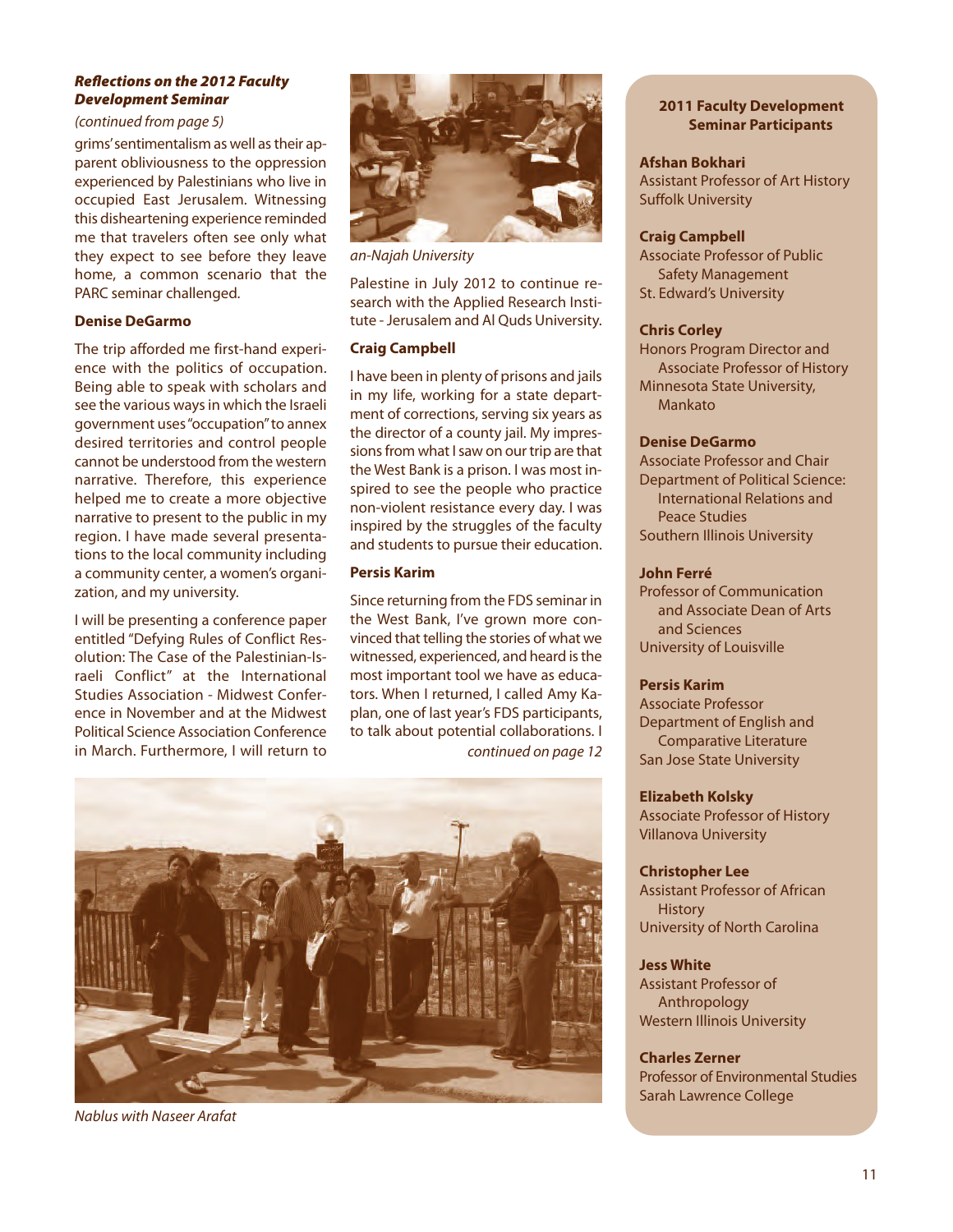#### *Reflections on the 2012 Faculty Development Seminar*

#### *(continued from page 11)*

told her that I was having trouble processing what I saw now that I was home because I could not believe the conditions in which Palestinians were teaching, working, and simply living. She commented back something that I have repeated many times since: "When you go to Palestine, you cannot believe what you are seeing. But once you have seen it, you *really* cannot believe it."

I have spent much of the fall semester giving talks at my university and at classes of colleagues at other universities, where I show my slides and tell some of the stories of daily life that I witnessed and heard. I've been moved by people's response to me, not because of me, but because of their desire to know and understand, and their willingness to entertain a truth that has not been presented to them before: that the occupation undermines the rights and existence of both Israelis and Palestinians and is a historical tragedy that we cannot afford to ignore. In addition to my own talk "Occupied Minds: Life and Education under Occupation in the West Bank,"I've also helped bring a few speakers to my campus. We invited an Israeli peace activist and co-founder of the Sheikh Jarrah Solidarity Movement (a Ph.D. student in urban history at UC Berkeley), to come to our campus. She made compelling arguments for why this occupation is untenable. I am currently working on curating a special issue of *World Literature Today* "Writing in State of Conflict" that will include an article by one of our colleagues at Al Quds University, about Palestinian literature under occupation. I've tried to write and speak wherever I can, and am writing poetry about the intensely beautiful and generous spirit I encountered among Palestinians. I've also tried to remember how it is that people continue to find hope, so that they will not be broken. The checkpoint stories I collected are a reminder. I'm grateful for the FDS experience and the ways it made what was an intellectual interest a passion for social justice and human rights that I feel even more committed to than before.

## *Two Gerner Awards for 2011*

Thanks to the generosity of Phil Schrodt, PARC conferred two Gerner awards this year: one in the West Bank at Hebron University and one in Gaza at al-Azhar University. This is the first award to be conferred at Hebron and the second at al-Azhar. The award commemorates the life of beloved PARC board member Deborah"Misty"Gerner. Since PARC's support is largely at the

doctoral and postdoctoral level, we are particularly pleased to offer these encouraging and much appreciated awards for master's level study in Palestine. Both Gerner awardees this year are older students who, having done well in their first degrees, pursued careers as teachers before they decided to return to university to study for their master's degrees.

Mohammad Munther Alsharabati was born in Hebron where he still lives. He obtained his B.A. in History from Hebron University, later joined the Ministry of Education, and currently teaches history and civic education. During his career, he maintained his pur-

suit of further academic study and participated in training courses as well as activities he designed to involve his students in civic education. In one of his projects, he encouraged his students to research and lobby against air pollution from car exhaust in their town. He joined Hebron University again in 2009 to pursue an M.A. in history. Alsharabati's goal is to improve his capacity as an historian and teacher. He conducted research on "The Movement of Fakhar al-Din al-Ma'ani 1585-1635" and "The Political Thought of Gamal AbdelNasser."Currently he is finishing his M.A. thesis on "U.S. policies related to Palestinian refugees from 1948 to1960," focusing on Truman and Eisenhower era policies.

Mariam Mozayen is from Gaza and studies at al-Azhar University. Excelling at both school and university, Mozayen worked as a teacher for 13 years and then as a head teacher for another



Mohammad Munther Alsharabati



Miriam Mozayen

three years, before she decided to further her own studies. As a woman activist, she has a long history of involvement with civil society as a member of the General Union of Palestinian Women and participated in many other women's organizations. Her activism led her to study at Al-Quds Open University for her first degree. Joining the M.A. program in Middle Eastern politics at al-Azhar University in 2009, her main interest is women's political participation and their social and political agency. Her thesis title is "Social and political discourse for Palestinian women in the Gaza Strip, 1994-2010: An analytical review of

the Palestinian women's movement." In addition to reviewing the theoretical background of the Palestinian women's movement, she also examines how women's discourse is implemented on a practical level. She is interviewing women's organizations and their constituents in Gaza to trace the connection between theory and practice. Mozayen is praised by her professors for her dedication and commitment to her studies and for her insightful analysis of sensitive issues in the Palestinian context.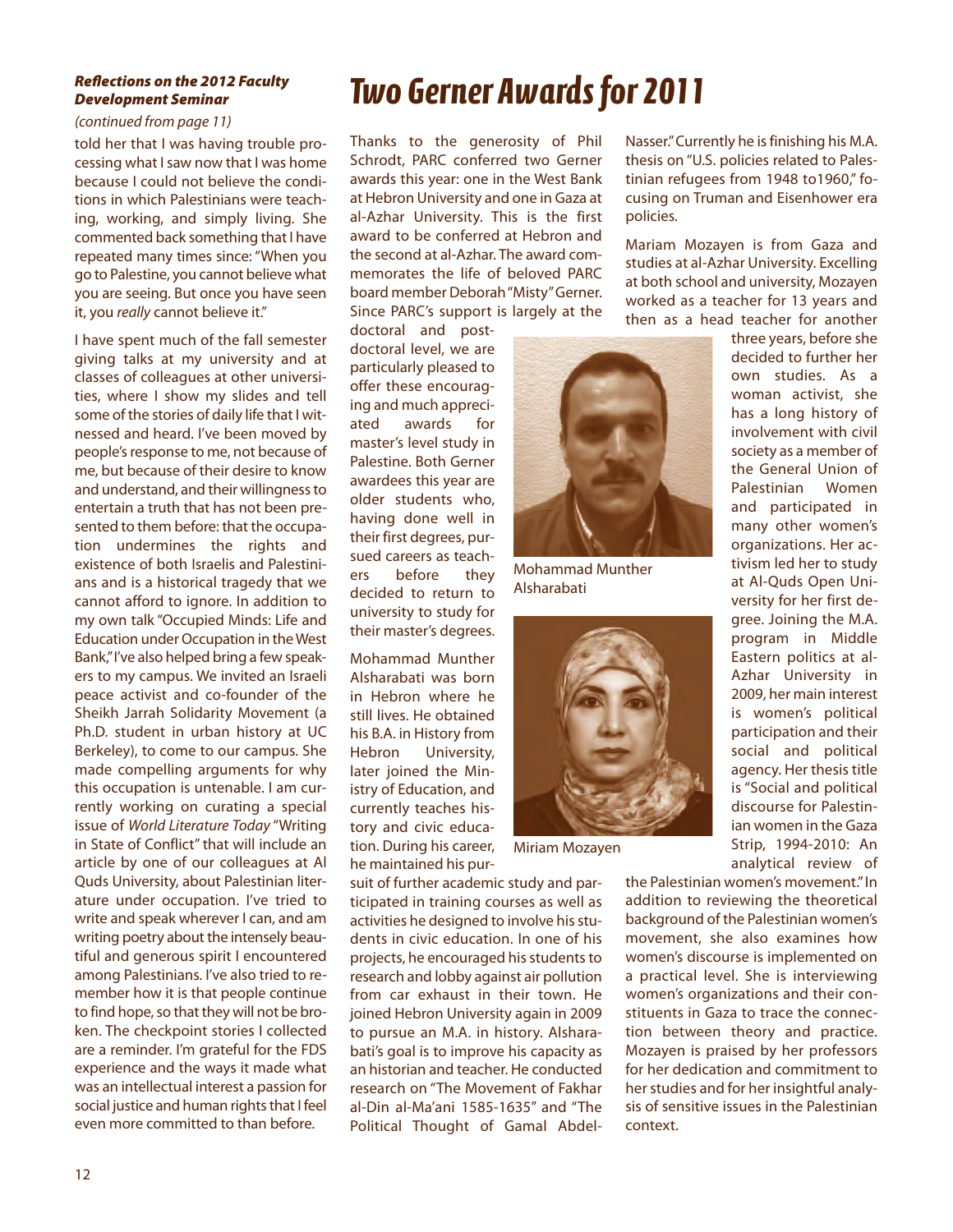## *PARC 2012-13 Fellowship Competition for U.S. Scholars Conducting Field-Based Research on Palestine*

## *Fellowship awards from \$6,000 to \$10,000 Full proposals due January 12, 2012 Awards announced March 12, 2012*

The Palestinian American Research Center (PARC) announces its 13th annual competition for post-doctoral and doctoral research fellowships in Palestinian studies.

Important information about the fellowship competition:

- Research must contribute to Palestinian studies. Any area of Palestinian studies will be considered, including the humanities, social sciences, economics, law, health and science. Purely scientific research is not eligible for this fellowship competition.
- Research must take place in Palestine, Israel, Jordan, or Lebanon.
- PARC funding is for one year only.
- Applicants must be post-doctoral scholars, established researchers, or full-time doctoral students enrolled in a recognized degree program. Doctoral students must have fulfilled all preliminary requirements for the doctorate degree except the dissertation by the time the research commences. The fellowship will not cover tuition fees. Senior researchers without doctorates but with a record of academic publication are eligible. Applicants with a master's degree may only apply jointly with a post-doctoral scholar.
- Applicants must be U.S. citizens. Permanent residents are not eligible.
- Applicants must be PARC members. See the PARC website for membership information.
- Individual and joint research projects are eligible.
- Former PARC fellows who received grants in the last three years are not eligible to apply.
- Applications from women are especially encouraged.

In addition to sending all application materials by email to us.parc@gmail.com, applicants must send four copies of the full application (except for letters of recommendation) to:

#### **PARC**

#### **Penelope Mitchell, Executive Director, 6520 East Halbert Road Bethesda, MD 20817-5414**

For more information on PARC, PARC membership, and the application process, go to http://parc-us-pal.org/ or contact us at us.parc@gmail.com.

Palestinians who are not U.S. citizens should direct inquiries to: Dr. Hadeel Qazzaz, Palestine Director, at parcpal@gmail.com. Palestinian applicants must submit a preproposal to PARC's Palestine office by October 25, 2011.

*Funded by the U.S. Department of State's Educational and Cultural Affairs Bureau through an agreement with CAORC.*

#### *2011-2012 Fellowships*

*(continued from page 9)*

Palestinian Bedouin community members use as evidence for competing histories, status, and identities in the Naqab. Additionally, visual knowledge is increasingly appropriated by various Bedouin sectors in order to push different agendas, compete for socio-political power, and legitimize control over local and regional resources in light of the Bedouin's ongoing marginalization by Israel.

Le Febvre's work supports past anthropological research doc-

umenting the ways in which communities locate and disseminate their histories and contemporary experiences in the Middle East. Her project sets out to highlight how visual images contribute to these processes with particular attention to understanding how marginalized people like the Palestinian Bedouin of the Naqab desert use this visual material to reassert cultural identities and localized histories and to record, mediate and understand their past and present narratives.

Emilie Le Febvre is a doctoral candidate at the University of Oxford in the Institute of Social and Cultural Anthropology. She may be reached at *emilielefebvre@hotmail.com.*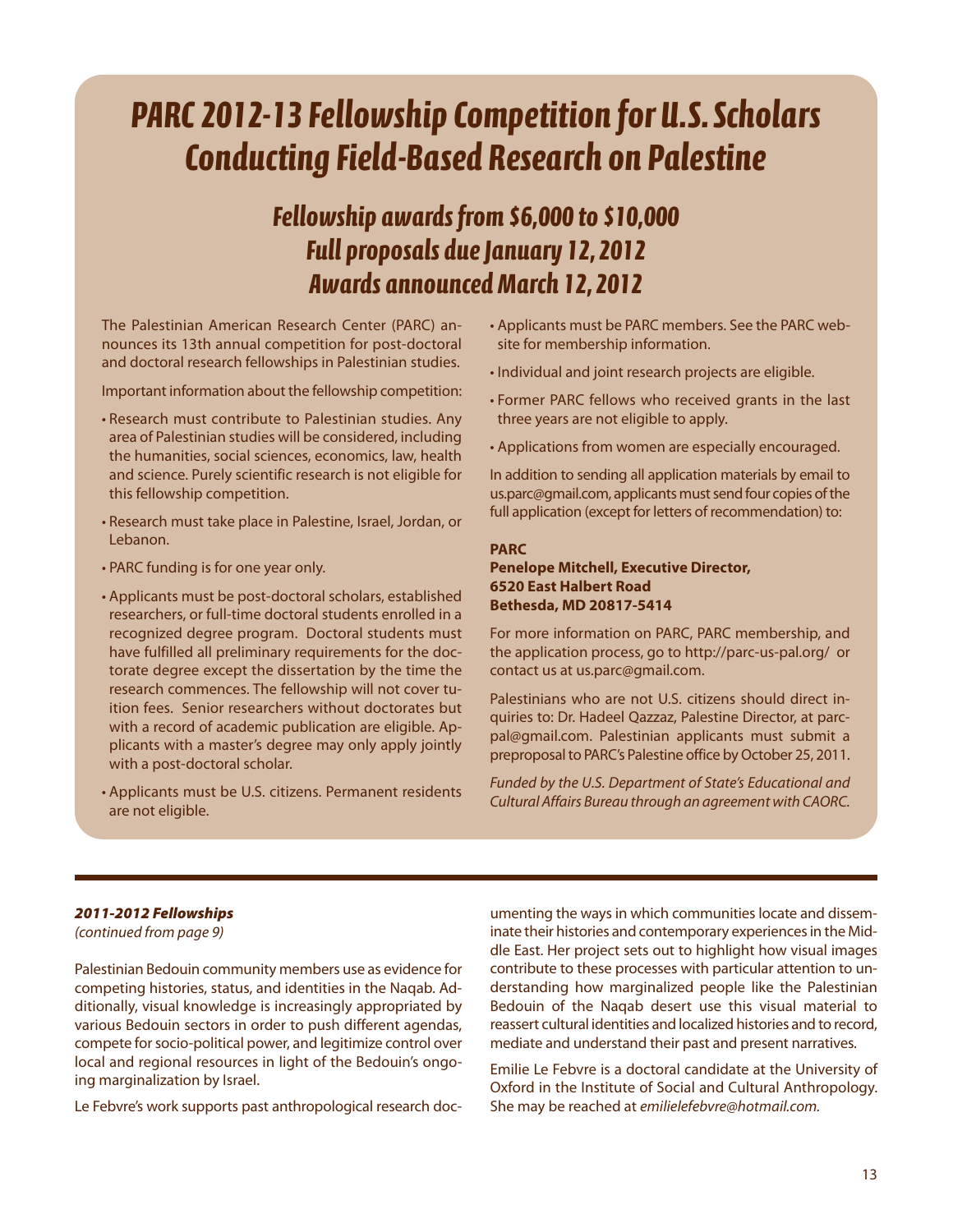## *MeSA HIGHLIGHTS*

## *MeSA 2011 Conference*

*December 1-4-Marriott wardman Park-washington, DC*

## **PLEASE JOIN US FOR**

The **PARC-sponsored panel** on Friday, December 2, 4:30-6:30 pm entitled "Theorizing the Palestinian Colonial: Segregation and Subjects."

A **PARC gathering** to network with scholars interested in Palestine and show support for PARC. Immediately following the PARC panel and in the same room on December 2 from 6:30 PM to 7:00 PM.

It is also worthy of note that Georgetown University's Center for Contemporary Arab Studies will hold a reception to honor its cofounder and former director, Dr. Michael Hudson, on Saturday, December 3, from 8:30-10 pm in Delaware A (L).

We have compiled two lists of MESA highlights: one list includes conference sessions and presentations related to Palestine; a second list shows current and past PARC fellows, board members, and directors presenting on topics not related to Palestinian studies. An asterisk (\*) by a name indicates a past or current PARC fellow, board member, or director.

## *MeSA Conference Sessions Related to Palestinian Studies*

#### **SESSION I: THURSDAY, DEC. 1, 5PM-7PM**

(2645) Grassroots Syria: New Insights into Contemporary Society, Politics and Economics

**Erik Mohns** (U of Southern Denmark) *Representations of Nationness among Palestinians in the 'Yarmouk Camp' of Damascus*

#### (2961) Thematic Discussion: Rethinking Palestine/Israel

through the Arts

Organized by **Nadia G. Yaqub** Session Leader: **Nadia G. Yaqub** (UNC Chapel Hill) **Najat Rahman** (U of Montreal) **Nasrin Himada** (Concordia U) **Ella Shohat** (New York U) **Gil Hochberg** (UCLA) **Amal Amireh** (George Mason U)

#### **SESSION II: FRIDAY, DEC. 2, 8:30AM-10:30AM**

(2893) On the Margin of the State: Alternative Nationalism **Lucy Chester** (U of Colorado) *'Palestinian Pakistans': Arab and Indian Muslim Views on Partition in South Asia and the Palestine Mandate*

(2806) Constituting Subjects: Subjectivity and Subject-Making in the Anthropology of the MENA Region

**Khaled Furani\*** (Tel-Aviv U) *Palestinian Subjectivities in Anthropology*

(2910) Vice in the Modern Middle East **Haggai Ram** (Ben Gurion U) *A Social History of Hashish in Israel-Palestine from the 1920s to the Present*

(2914) Mandate Palestine: Memory, Media, and Medicine Chair: **Michael Bracy** (Oklahoma State) **Aida Essaid** (U of Jordan) *Colonial-Settler Methods of Land Acquisition in British Mandate Palestine* **Andrea L. Stanton** (U of Denver) *Shortages and Expenditures: Managing Music and Musicians on the Palestine Broadcasting Service Shay Hazkani* (New York U) *The 1948 War from Below: Reflections of Arab Soldiers and Palestinian Spectators Anat Mooreville* (UCLA) *The 'War Against Trachoma': Colonial Ophthalmology in Mandate Palestine Mark Sanagan (*McGill U) *'Izz Al-Din Al-Qassam Remembered?*

#### **SESSION III: FRIDAY, DEC. 2, 11AM-1PM**

- (2598) Israel's Peace-Making Challenges in 2011 Organized by **Robert O. Freedman** Sponsored by the Association for Israel Studies Chair/Discussant: **Robert O. Freedman** (Johns Hopkins U) **Laurie Zittrain Eisenber** (Carnegie Mellon U) and **Neil Caplan** (Concordia U, Montreal) *Personality and Peace-Making: Case Studies from the Arab-Israeli Conflict Ilan Peleg* (Lafeyette Col) *Will the Real Bibi Please Stand Up?: Understanding Netanyahu's Policies on the Israeli-Palestinian Peace Process Eyal Zisser* (Tel Aviv U) *Israel and the Arab World Uzi Rabi* (Tel Aviv U) *Israel and the Changing Geopolitical Circumstances of the Middle East* (2738) Memory Matters: Anthropology in the Middle East
- Chairs: **Aseel Sawalha** (Fordham U) and **Lucia Volk** (San Francisco State U) Discussant: **Susan Slyomovics\*** (UCLA)

**Rochelle A. Davis\*** (Georgetown U) *Palestinian Posters: Revolutionary Remixes and Visual Rememberings Lucia Volk* (San Francisco State U) *Memories of Massacres: Locating National Narratives in Lebanon's Margins*

*Nadia Latif\** (Bard Col) *Recounting and Omitting, Remembering and Forgetting: Nationalist Narratives of the Nakba and Palestinian Camp Refugee Memory in Lebanon*

(2799) The Politics of New Media in the Middle East Organized by **Rebecca Luna Stein\***

Chair: **Ted Swedenburg** (U of Arkansas) Discussant: **Melani McAlister** (George Washington U) **Amahl Bishara\*** (Tufts U) *Community News Websites and Political Communication among Palestinians across the Green Line Rebecca Luna Stein\** (Duke U) *YouTube Occupations: New Media and the Israeli State*

#### **SESSION IV: FRIDAY, DEC. 2, 2PM-4 PM**

(2892) Privatization and the Private Sector in the Middle East Chair: **Sebnem Gumuscu** (Yale U)

**Diana Greenwald** (U of Michigan) *Building a State While Spending Less: National Identity and Bureaucratic Reform in the Palestinian Territories*

*Maya Rosenfeld* (Hebrew U) *World Bank Dictates, Public Sector Retrenchment and Rising Unemployment among University Graduates in the Occupied Palestinian Territories*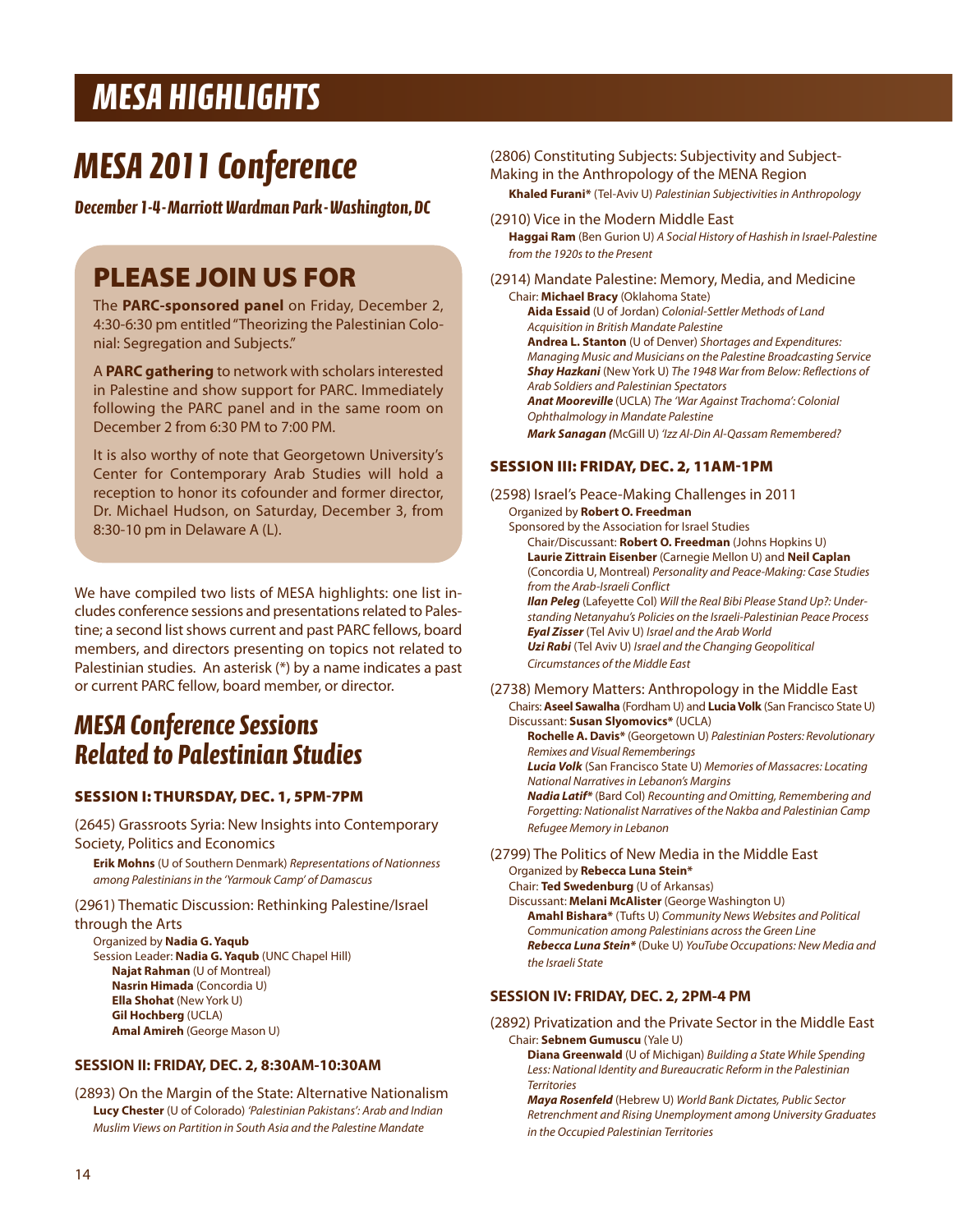#### (2920) Intersecting Identities: Jewish, Arab, and Muslim Chair: **Howard Eissenstat** (St. Lawrence U) **Drew Paul** (UT Austin) *Crossing Over: Return as Displacement in Palestinian Narratives of Exile* **Rachel Levine** (UT Austin) *Samir Naqqash, Trauma, and Arab-Jewish Cultural Memory* (2611) Islamic Law and Colonialism **Iris Agmon** (Ben Gurion U) *Colonialism and the Sharia Courts in*

*Pre-Mandate Palestine, 1917-1922*

#### (2624) Brokering Peace in the Middle East Organized by **Noa Schonmann**

Discussant: **Neil Caplan** (Concordia U, Montreal) **Marwa Daoudy** (U of Oxford) *Negotiating to Avoid Settlement?* **Hilde Henriksen Waage** (U of Oslo) *Norway-Champions of Peace? Tools in Whose Hands?: Norwegians and Peace-Broking in the Middle East*

*Shelley Deane* (Bowdoin Col) *Compass or Relative Wind: Navigating Israeli Third Party Negotiations* **Noa Schonmann** (U of Oxford) *An Actor in Search of a Role: Turkey*

*and the Arab-Israeli Peace Process*

#### (2671) Ottoman Identity, Part II (15-17th C.): Military

#### Conquest State to World Empire

**Amy Singer** (Tel Aviv U) *Making Jerusalem Ottoman Nadia G. Yaqub* (UNC Chapel Hill) *A Case Study of Cultural Communities of Politics and Freedom: Annemarie Jacir's 'Salt of this Sea'*

#### **SESSION V: FRIDAY, DEC. 2, 4:30PM-6:30PM**

#### (2642) Anthropological Approaches to Gender, War & Displacement in the Middle East

Organized by **Nadje Al-Ali** Sponsored by the Association for Middle East Women's Studies Chair: **Nadje Al-Ali** (SOAS, U of London) Discussant: **Frances S. Hasso\*** (Duke U) **Sophie Richter-Devroe** (U of Exeter) *Between 'Normality' and 'Normalisation': Palestinian Women's Everyday Resistance*

**Katherine Natanel** (SOAS, U of London) *'The Privilege to Feel It When We Want To': Gender and Political Apathy in Israel Ruba Salih* (SOAS, U of London) *Palestinian Women and Intergenerational Narratives on Displacement and Return*

#### **SESSION VII: SATURDAY, DEC. 3, 8:30AM-10:30 AM**

(2737) Anthropological Approaches to Queer and Sexuality Studies in the Middle East and North Africa **Jason Ritchie** (Bucknell U) *Suffering Nations/Suffering Queers: Queer*

*Palestinians, the Politics of Affect, and the Will to Survive*

#### (2778) The 'Humanitarian' Present in Israel/Palestine:

#### Forensic Architecture, Estrangement and Lawfare Organized by **Lisa Hajjar**

Chair: **Salim Tamari\*** (Inst of Jerusalem Studies)

**Nasser Abourahme** (Palestinian Inst for the Study of Democracy) *Spectres of Estrangement: The 'Ungovernable' Camp and the Figure of the 'Irreconcilable' Refugee*

**Eyal Weizman** (Goldsmiths, U of London) *Forensic Architecture and the Politics of War Crime Investigation*

*Lisa Hajjar*(UCSB) *Israel/Palestine as a 21st Century Lawfare Laboratory*

## *DON'T MISS THE PARC PANEL*

Organized by **Rochelle A. Davis\*** (Georgetown U) Sponsored by the Palestinian American Research Center and Mada Al-Carmel (Arab Center for Applied Social Research)

#### **SESSION V: FRIDAY, DEC. 2, 4:30PM-6:30PM**

(2682) Theorizing the Palestinian Colonial: Segregation and Subjects

Chair: **Penny Johnson\*** (Birzeit U)

Discussant: **Jennifer Olmsted\*** (Drew U) **Penny Johnson\*** (Birzeit U) *'Strange to Palestinian Society': Young People's Talk about Urfi Marriage, Moral Dangers and the Colonial Present*

**Aitemad Muhanna** (SOAS, U of London) *Israeli Spatial Control, Women's Reliance on Humanitarian Aid and the Distortion of Gendered Subjects in Gaza*

*Nadera Shalhoub-Kevorkian* (Mada al-Carmel - Haifa) *Trapped Bodies, Confined Lives and the Politics of Everydayness*

**Lena Meari** (UC Davis) *Re-structuring the Self and Politics: The Experience of Palestinian Political Activists under Interrogation*

*Hadeel Qazzaz\** (Palestinian American Research Center) *'The Ultimate Frontier'? Cyberspace Defies Isolation and Closure*

#### (2888) Transnational Schooling in the Middle East and Beyond

**Louise A. Cainkar** (Marquette U) *'Half/Half': The Experiences of Palestinian American Teens Brought Back 'Home' for High School*

#### **SESSION VIII: SATURDAY, DEC. 3, 11AM-1PM**

(2696) Anthropology of Masculinities

**Sylvain Perdigon\*** (Johns Hopkins U) *Sexual Honor, Masculinity, Ethics in the Palestinian Community of Tyre, Lebanon*

(2623) Colonial Rule and Its Fissures: Arabs under the Israeli Military Government (1948-1966)

Organized by **Seraj Assi** and **Arnon Degani** Chair: **Liat Kozma** (Hebrew U, Jerusalem) Discussant: **Shira Robinson\*** (George Washington U) **Leena Dallasheh\*** (New York U) *The Military Government and*

*Municipal Elections in Nazareth* **Seraj Assi** (Georgetown U) *The Quest for Identity: Arabs in Israel under the Military Rule (1948-66)* **Arnon Degani** (UCLA) *Colonial Agency: The Weakness of the Israeli Military Government as Power*

### (2679) Examining Environments: New Themes in the Environmental Anthropology of the Middle East

**Emily McKee** (U of Michigan) *Clinging through Land: Culture and the Politics of Belonging in the Negev/Naqab*

*continued on page 16*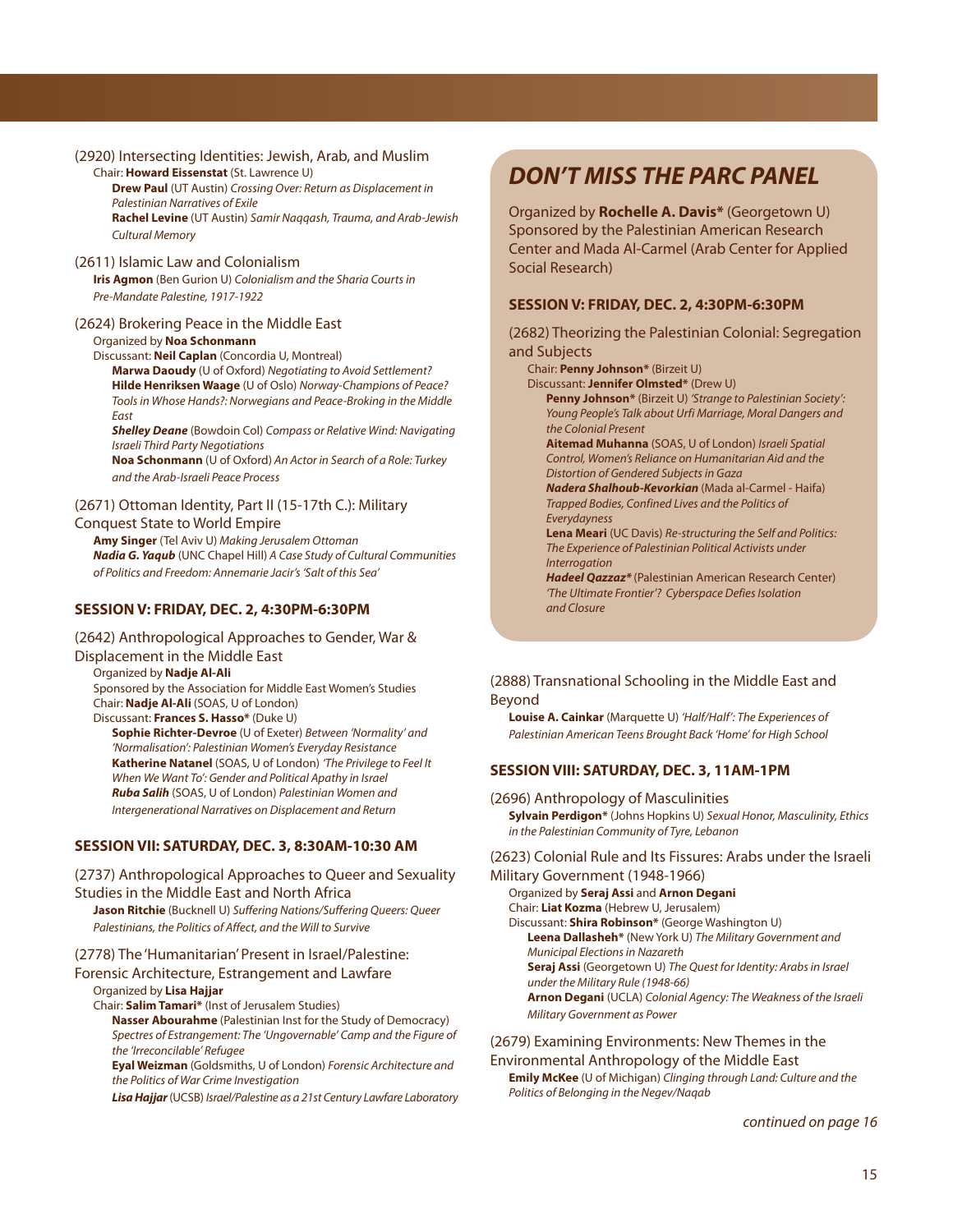## *MeSA HIGHLIGHTS*

#### **SESSION IX: SATURDAY, DEC. 3, 2:30PM-4:30PM**

#### (2639) Maps, Borders, and Spatial Perceptions in the Arab-Israeli Conflict

#### Organized by **Asher Kaufman**

Chair: **Asher Kaufman** (U of Notre Dame)

**Asher Kaufman** (U of Notre Dame) *Between Sealed and Permeable Borders: The Trans-Arabian Pipeline and the Arab-Israeli Conflict Karen Culcasi* (West Virginia U) *Geopolitics and Cartography in the 'Arab Homeland'*

*Christine Leuenberger* (Cornell U) *Making Maps and Making States in Palestine/Israel*

*Efrat Ben Zeev* (Ruppin Academic Ctr) *Elusive Boundaries: Cognitive Maps of Palestinians and Jews in Israel Today*

#### (2874) Anthropology (of Sound) in the Middle East and

#### North Africa: A New Millennium, Part I

Organized by **Deborah A. Kapchan**

Chair: **Deborah A. Kapchan** (New York U)

**Galeet Dardashti** (Purchase Col SUNY) *Listening for 'Peace': Middle Eastern Music in Israel during the 2000s*

*Amy Horowitz* (Ohio State U) *Scholarly Compositions: Writing across Sound Barriers and Resolutions in Israel-Palestine*

*Ted Swedenburg* (U of Arkansas) *The Sounds of Palestinian Rap and Algerian Rai*

#### (2938) Lebanon and the UN Special Tribunal: Balancing Justice and Stability

**Omri Nir** (Hebrew U of Jerusalem) *Sectarian Politics in Lebanon: An Obstacle or an Encouraging Factor for Inter-Community Cooperation Ahmed Dardir* (Columbia U) *Homo Sacer: Nahr Al Bared, the Sacred Camp*

*Dalia Mikdahi* (American U of Beirut) *Lebanese Views on Palestinian-Rights in Lebanon: A Recipe for Economic and Political Instabilities*

#### **SESSION X: SATURDAY, DEC. 3, 5PM-7PM**

#### (2612) Coming of Age: Rethinking Youth and Childhood in the Middle East and North Africa

**Aomar Boum** (U of Arizona) *'Net-Intifada': Moroccan Youth, Cyberspaces, and the Palestinian Conflict*

#### (2725) Rethinking Public Violence in Modern Middle

#### Eastern Cities

**Roberto Mazza** (Western Illinois U) *Re-Shaping the Holy City: The Nebi Musa Riots in 1920*

#### (2747) Why is Arabic 'Untranslatable?'

#### Organized by **Dima Ayoub**

**Sabah Fatima Haider** (Independent Scholar) *The Translatability of Language, Themes and Aesthetics of Resistance in Films of the 'Palestinian New Wave'*

**Najat Rahman** (U of Montreal) *'Translating Waves into Language': Suheir Hammad's Breaking Poems*

#### (2836) Palestine Now: Solidarity and Self Determination in the Post-Oslo Context

#### Organized by **Salah D. Hassan**

Chair: **Chris Toensing** (MERIP)

**Sherene Seikaly\*** (American U in Cairo) *Solidarity after the Revolution* **Salah D. Hassan** (Michigan State U) *Internationalizing Gaza* **Noura Erakat** (Georgetown U) *Palestinian Representation, Diaspora, and BDS*

**Thomas Abowd\*** (Tufts U) *The Politics and Principles of North American Cultural Boycotts: An Historical Comparison between Contemporary Israel and Apartheid South Africa*

#### **SESSION XI: SUNDAY, DEC. 4, 8:30AM-10:30AM**

(2896) Displacement: Refugee Communities in the Middle East

**Mezna Qato\*** (St. Antony's Col, Oxford) *Socialization and Surveillance: Refugees in the Hashemite Classroom (1948-1959) May Farah* (New York U) *Palestinian Refugees in Lebanon: Lives Worthy of Living*

(2925) Literature and Authority in Early and Classical Islam **Daniella Talmon-Heller** (Ben-Gurion U of the Negev) *Bonding with Bilad Al-Sham: The Familiarization and Sanctification of Palestine*

#### (2941) Non-State Actors in Israel-Palestine

**Barak Mendelsohn** (Haverford Col) *Ideological Entrepreneurs and Challenged State Authority: The Israeli State and Violent Jewish Non-State Actors*

*Itzchak Weismann* (Haifa U) *Preaching and Politics in the Islamic Movement in Israel*

**Harel Chorev** (Tel Aviv U) *Changes in the Status of West Bank Elite Families: The Network of the Al-Masri Family*

#### **SESSION XII: SUNDAY, DEC. 4, 11AM-1PM**

#### (2631) Media Personalities and the Makings of Public Spheres in the Middle East

**Sune Haugbolle** (Copenhagen U) *Art, Iconicity, and Mass Mediation: A Comparative Analysis of Ziad Al-Rahbani and Naji Al-Ali*

#### (2933) Activism in the New Media Age

**Maia Carter Hallward\*** (Kennesaw State U) *Exploring the Mechanisms of the BDS Movement against Israeli Occupation*

### (2947) Neutralizing the Arab Israeli Conflict

Chair: **Zaha Bustami**

**Eulalia Han** (Griffith U, Australia) *Australia's Policy on the Israel-Palestine Peace Process: Influences and Implications Can Ozcan* (U of Utah) *Turkey's International Mediation Efforts in Syr-*

*ian-Israeli and Palestinian-Israeli Conflicts since 2002: Impact of Impartiality of the Mediator on the Mediation Outcomes*

## *Alumni Updates and Final Report Synopses*

All PARC fellows are invited to submit their news for the Spring 2012 newsletter. Please send information on promotions, new positions, publications, conferences, etc. We also invite you to submit a synopsis of your final report for the newsletter. We look forward to hearing from you! Please send all information to us.parc@gmail.com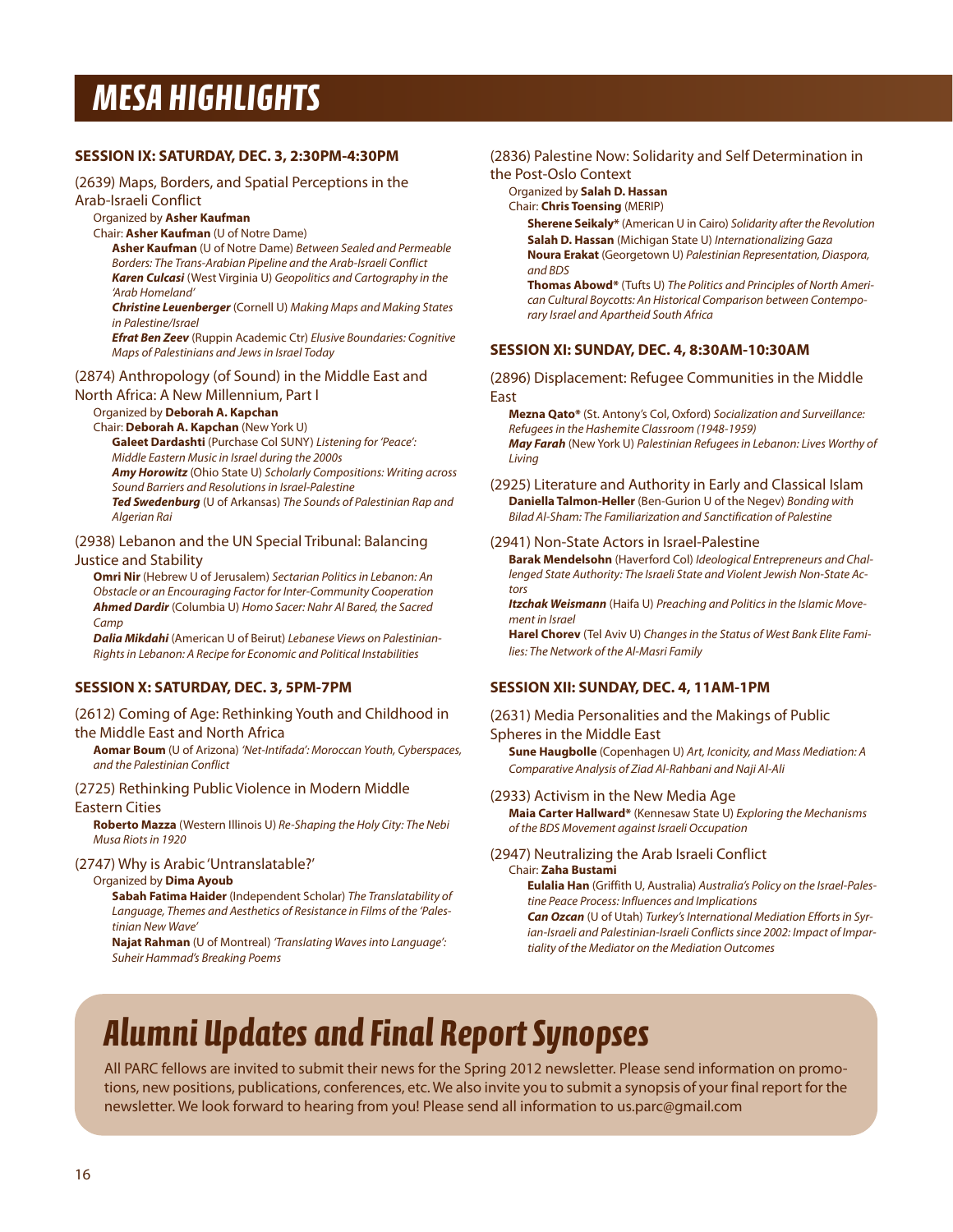**Avi Raz** (U of Oxford) *The Phone Call Israel Dreaded: King Hussein's Peace Initiative, July 1967*

**Aaron Y. Zelin** (Brandeis U) *The Neglected Duty and Sadat's Assassination, a 30 Year Retrospective*

#### **SESSION XIII: SUNDAY, DEC. 4, 1:30PM-3:30PM**

**Miriyam Aouragh** (Oxford Internet Inst) *Challenges of Palestinian Internet Activism*

## *Conference Sessions Not Related to Palestinian Studies with PARC Fellows or Board Members*

#### **SESSION III: FRIDAY, DEC. 2, 11AM-1PM**

(2620) Thematic Conversation: Disciplining a Religious/ Secular Divide Participant: **Loren Lybarger\*** (Ohio U)

(2738) A-ME Session: Memory Matters: Anthropology in the Middle East Discussant: **Susan Slyomovics\* (**UCLA)

#### **SESSION IV: FRIDAY, DEC. 2, 2PM-4 PM**

(2628) Rethinking Communism and Anti-Colonial Struggles in the Middle East Chair: **Zachary Lockman\*** (New York U)

#### **SESSION V: FRIDAY, DEC. 2, 4:30PM-6:30PM**

(2909) Constructing Collective Identities **Kimberly Katz\*** (Towson U) *Whose Historic Monuments?: Restoring Qayrawan during the French Protectorate*

#### **SESSION VII: SATURDAY, DEC. 3, 8:30AM-10:30 AM**

(2844) Change and Continuity in Middle East Politics **Wendy Pearlman**\* (Northwestern U) *Emigration and Power: The Case of Lebanon*

(2700) Between Law and State: The Politics of Acting-Up in the Middle East

Chair: **Zachary Lockman\*** (New York U)

(2761) New Perspectives on Women, Work, and Islam from Recent Field Work **Jennifer Olmsted**\* (Drew U) *Unraveling the Gender/Poverty/*

*Employment Puzzle in the Arab World*

#### **SESSION VIII: SATURDAY, DEC. 3, 11AM-1PM**

(2833) Gender Quotas in the Arab World: Political and Social Implications

Chair and Discussant: **Laurie Brand\*** (U of Southern California)

#### **SESSION IX: SATURDAY, DEC. 3, 2:30PM-4:30PM**

(2765) The Gulf across East and West: Charting GCC and Iranian Inter-Asian Relations **Fred H. Lawson\*** (Mills Col) *Deciphering China's Relations with the Gulf: Old Assumptions, New Initiative*

#### **SESSION X: SATURDAY, DEC. 3, 5PM-7PM**

(2798) The Collateral Effects of the Syro-Lebanese Political Crisis Post 2005: Army, Non-state Actors, and External **Meddlers** Chair: **Fred H. Lawson\*** (Mills Col)

#### **SESSION XII: SUNDAY, DEC. 4, 11AM-1PM**

(2932) Change and Continuity in State-Society Relations Chair: **Fred H. Lawson\*** (Mills Col)

(2912) Constructing Nationalism and Narrating the Nation: Turkey and North Africa

**Laurie Brand\*** (U of Southern California) *National Narrative and Religion: The Case of Algeria*

#### **SESSION XIII: SUNDAY, DEC. 4, 1:30PM-3:30PM**

(2637) Roundtable: Thinking beyond Cooptation and Resistance in Authoritarian States: Iraq, Bulgaria and Stalinist Soviet Union

Chair: **Dina Rizk Khoury\*** (George Washington U)

## *PARC Membership Renewal*

PARC appreciates the many institutional and individual members who have taken the time to renew their memberships. If your membership has lapsed, you are receiving this newsletter as a courtesy. Please fill out the membership coupon and send it in with your payment. Any donations above the basic membership cost help to fund much needed research fellowships.

PARC is grateful for your continuing support.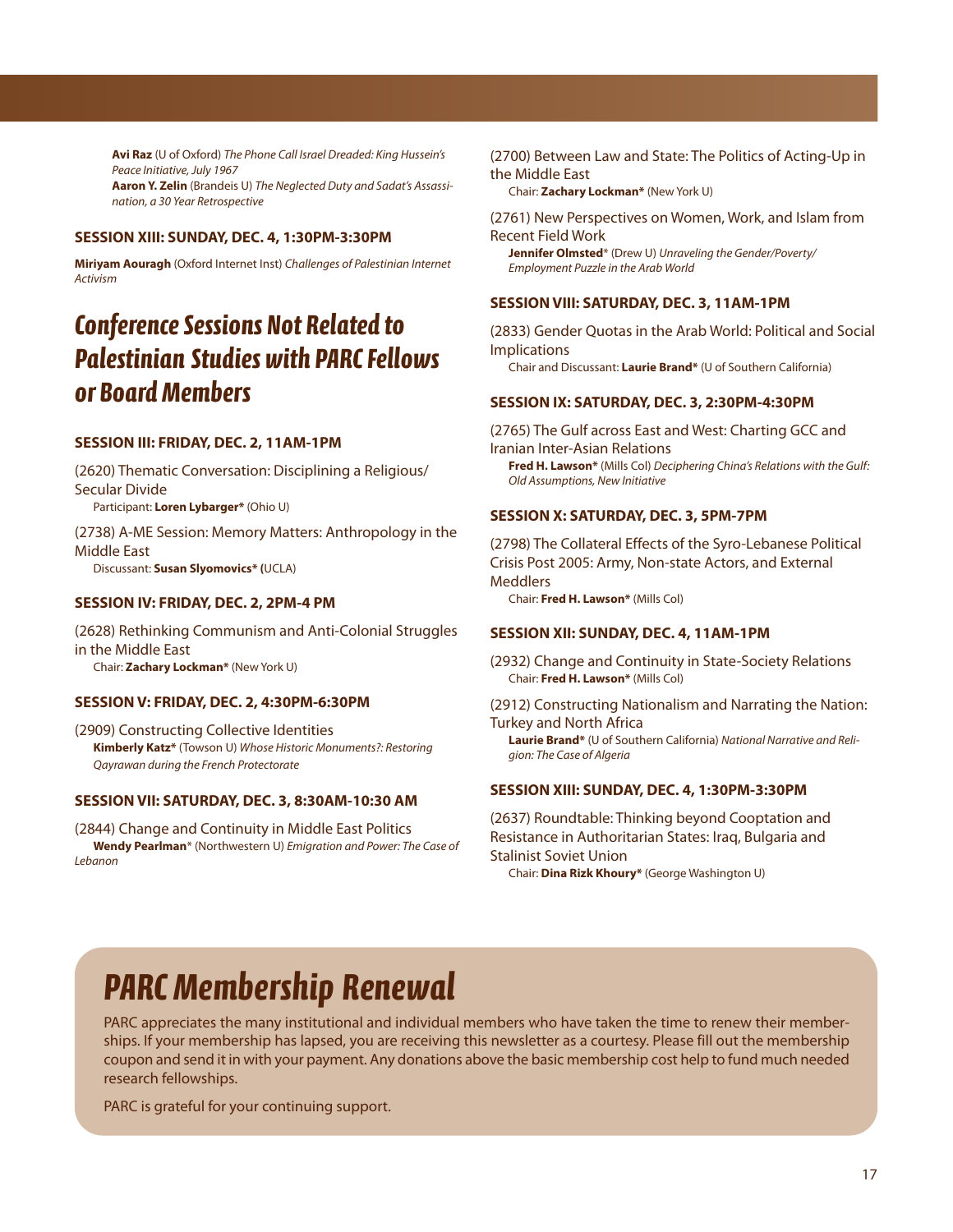## *PARC U.S. Faculty Development Seminar on Palestine*

*May 17-28, 2012 in Jerusalem and the west Bank Application deadline: February 1, 2012 Award notification: March 20, 2012*

PARC announces its third Faculty Development Seminar on Palestine. This 12-day seminar is for U.S. faculty members with a demonstrated interest in, but little travel experience to, Palestine. PARC will select 10 to 12 U.S. faculty members to participate in Jerusalem-based activities that will include lectures, workshops and visits to local universities and other related institutions in the West Bank. Through these activities, participants will learn about the region, deepen their knowledge of their particular fields of interest as they relate to Palestine, and build relationships with Palestinian academic colleagues.

Applicants must:

- Be U.S. citizens.
- Be full-time faculty members at recognized U.S. colleges or universities. Applicants may come from any academic discipline, including the humanities, social sciences, economics, law, health, and science.
- Have a demonstrated interest in Palestine.
- Have little travel experience to Palestine.
- Be willing to integrate their experiences from the seminar into their own teaching and/or pursue a joint research project or publication with a Palestinian colleague.
- Be a member of PARC.

PARC will make all arrangements for seminars, workshops, tours and meetings with Palestinian academic colleagues. PARC will also make arrangements and cover all expenses for in-country group ground travel, accommodations, and group meals. Personal and free day expenses will be the responsibility of each faculty member. Faculty members will need to provide their own international airfare. In cases of need, PARC will consider partial funding for international travel. For more information about this program, please visit PARC on the Web at http://parc-us-pal.org or send an email to us.parc@gmail.com. (Program contingent upon funding.)

## *PARC Panel at MeSA 2011: Theorizing the Palestinian Colonial: Segregation and Subjects*

Much scholarly and popular attention has focused on the mechanics of Israel's regime of spatial control and segregation and the direct effects of violence and insecurity on Palestinian individuals and communities. Less attention, however, has been paid to how segregation and the struggle over space contribute to producing, transforming or distorting subjectivities, socialities, social and gender relations, and roles and cultural practices and ideologies among Palestinians in historic Palestine. This panel will explore key and contested shifts in subjects and sites in the colonial presence in Palestine. The dynamics of increased social isolation and the shrinking of collectivities in an age of virtual space and the wide circulation of ideas will also be taken into account.

There has long been an attempt in colonial studies to theorize how race, class, and gender intersect. The panel will explore this intersectionality by looking closely at these policies and practices of segregation and exclusion, and their social and cultural effects. How is segregation raced, gendered and classed? Are new forms of social and cultural practices and relations in Palestinian communities—sometimes grouped as "growing conservatism" and often expressed in gendered terms—related to regimes of exclusion and segregation, as well as to regional influences? Are there counter-practices and discourses? Through exploring these interrelated questions, this panel hopes to move beyond models that consider segregation as a separate system of oppression and to ask how such systems reflect, contribute to, or sustain colonialism. The panel will include the following papers:

*Re-structuring the Self and Politics: The Experience of Palestinian Political Activists Under Interrogation* Lena Meari, Ph.D. candidate, Department of Anthropology, University of California, Davis and faculty member, Institute of Women's Studies, Birzeit University

*Trapped Bodies, Confined Lives and the Politics of Everydayness* Nadera Shalhoub-Kevorkian, Institute of Criminology, Faculty of Law & School of Social Work and Social Welfare at Hebrew University, and Gender Studies Program Director, Mada al-Carmel

*'Strange to Palestinian Society:' Young People Talk About Urfi Marriage, Moral Crimes and the Colonial Present* Penny Johnson, Institute of Women's Studies, Birzeit University

*'The Ultimate Frontier:' Cyber space defies isolation and closure*Hadeel Qazzaz, Palestinian American Research Center

*Israeli Spatial Control, Women's Reliance on Humanitarian Aid, and the Distortion of Gendered Subjects in Gaza* Aitemad Muhanna, Research Fellow, School of Oriental and African Studies, London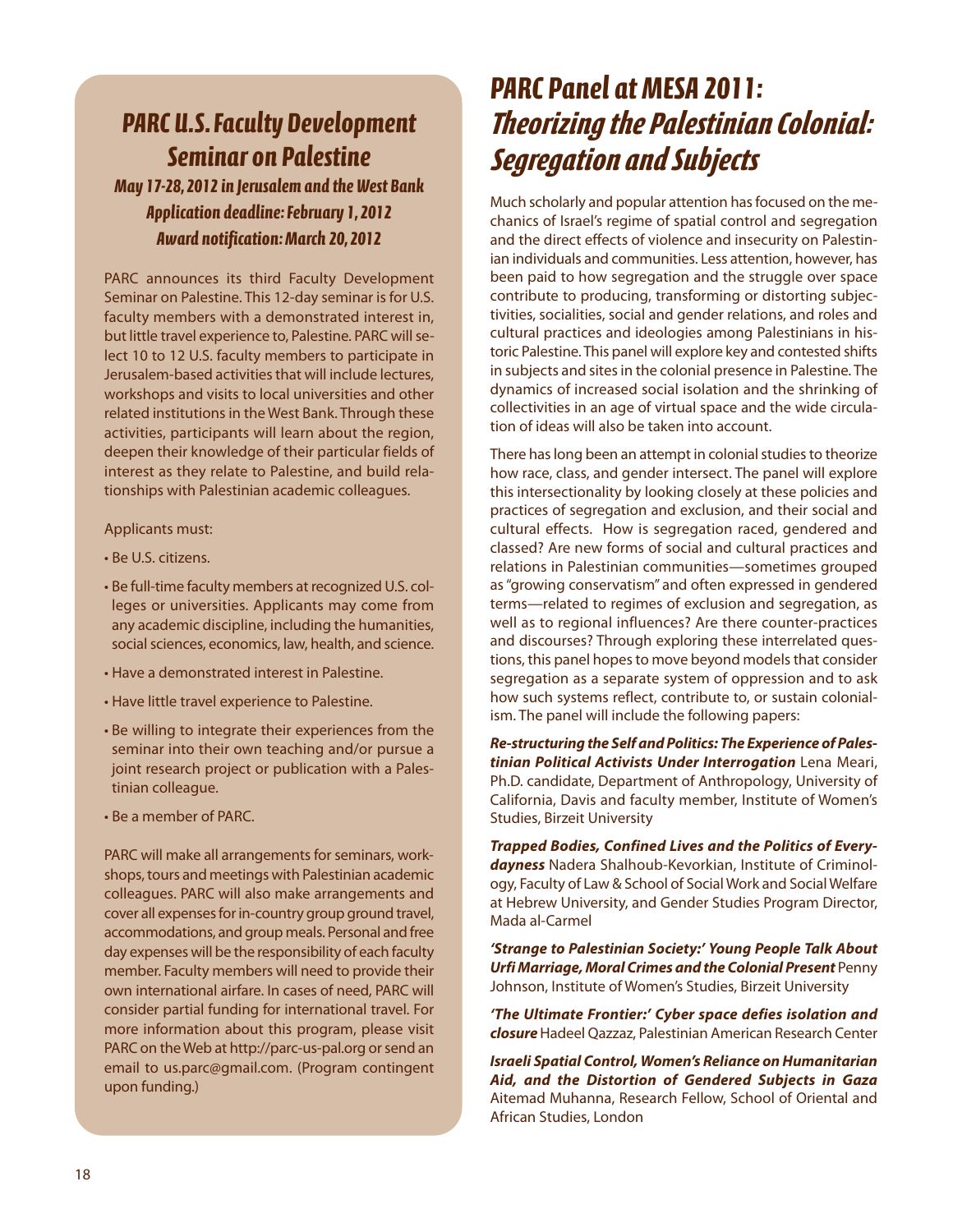## *2012 Getty Research exchange Fellowship Program for the Mediterranean Basin and Middle east 9 June-16 July 2012*

The Council of American Overseas Research Centers (CAORC) is pleased to announce the Getty Research Exchange Fellowship Program. The fellowship program is open to scholars in participating countries\* who have already obtained a Ph.D. or have professional experience in the field of art history and who wish to undertake a specific research project in Algeria or Turkey related to the seminar theme: *Art and Archaeology of the Sacred* (Algeria) or *Vision and Visual Culture in Byzantium* (Turkey).

Funded by the Getty Foundation, the fellowship includes a travel and living expense stipend of \$7,500. The fellowship tenure will be June 9 to July 16, 2012, including an opening and closing seminar. Fellows will be required to conduct their research during this time period.

Palestinian scholars must apply through Palestinian American Research Center (PARC). Final award selection will be conducted by CAORC. Notification of fellowship status will be made available to each applicant via email by April 16, 2012.

\* Participating countries include: Afghanistan, Algeria, Bulgaria, Cyprus, Egypt, Greece, Italy, Iraq, Israel, Jordan, Morocco, Palestine, Tunisia, Turkey, and Yemen. Please note: Algerian scholars may apply only for the fellowship in Turkey and Turkish scholars may apply only for the fellowship in Algeria.

### *Application Deadline: January 5, 2012*

For details and application, please see http://parc-uspal.org (Getty fellowships page) or caorc.org/programs

### *Art and Archaeology of the Sacred oran, Algeria 9 June-16 July 2012*

Fellows should plan to arrive in Oran no later than 9 June 2012 and depart no earlier than 16 July 2012. The fellowship tenure is comprised of three sections:

1. Opening Seminar, 10-11 June 2012: Fellows will gather with scholars from the Algerian academic community at an opening seminar.

- 2. Independent Research, 12 June 14 July 2012: Fellows will conduct independent research as described in their application. Research projects should relate to the seminar theme of Art and Archaeology of the Sacred.
- 3. Closing Seminar: 15 July 2012: Fellows will reconvene to share the preliminary findings from their research.

### *Vision and Visual Culture in Byzantium Istanbul,Turkey 9 June-16 July 2012*

Byzantium was a profoundly visual culture, which has left us some of the singular monuments from the history of art and architecture, such as Hagia Sophia or the Chora Monastery. The purpose of the seminar is to investigate ways of looking and ways of seeing Byzantine art and architecture - that is, learning to"read"the monuments with the same nuance and insight a philologist would apply to a text. This may encompass several approaches, such as recreating the cultural context in which the monument or image was constructed or experienced; understanding the dynamic relationship of a painted or mosaic program and its architectural setting; interrogating the science of vision itself, as the Byzantines understood it; or contemplating the relationship of the cognitive visual process to spiritual understanding.

Fellows should plan to arrive in Istanbul no later than 9 June 2012 and depart no earlier than 16 July 2012. The fellowship tenure is comprised of three sections:

- 1. Opening Seminar, 10-11 June 2012: Fellows will gather with scholars from the Turkish academic community at an opening seminar.
- 2. Independent Research, 12 June 14 July 2012: Fellows will conduct independent research as described in their application. Research projects should relate to the seminar theme of *Vision and Visual Culture in Byzantium.*
- 3. Closing Seminar: 15 July 2012: Fellows will reconvene to share the preliminary findings from their research.